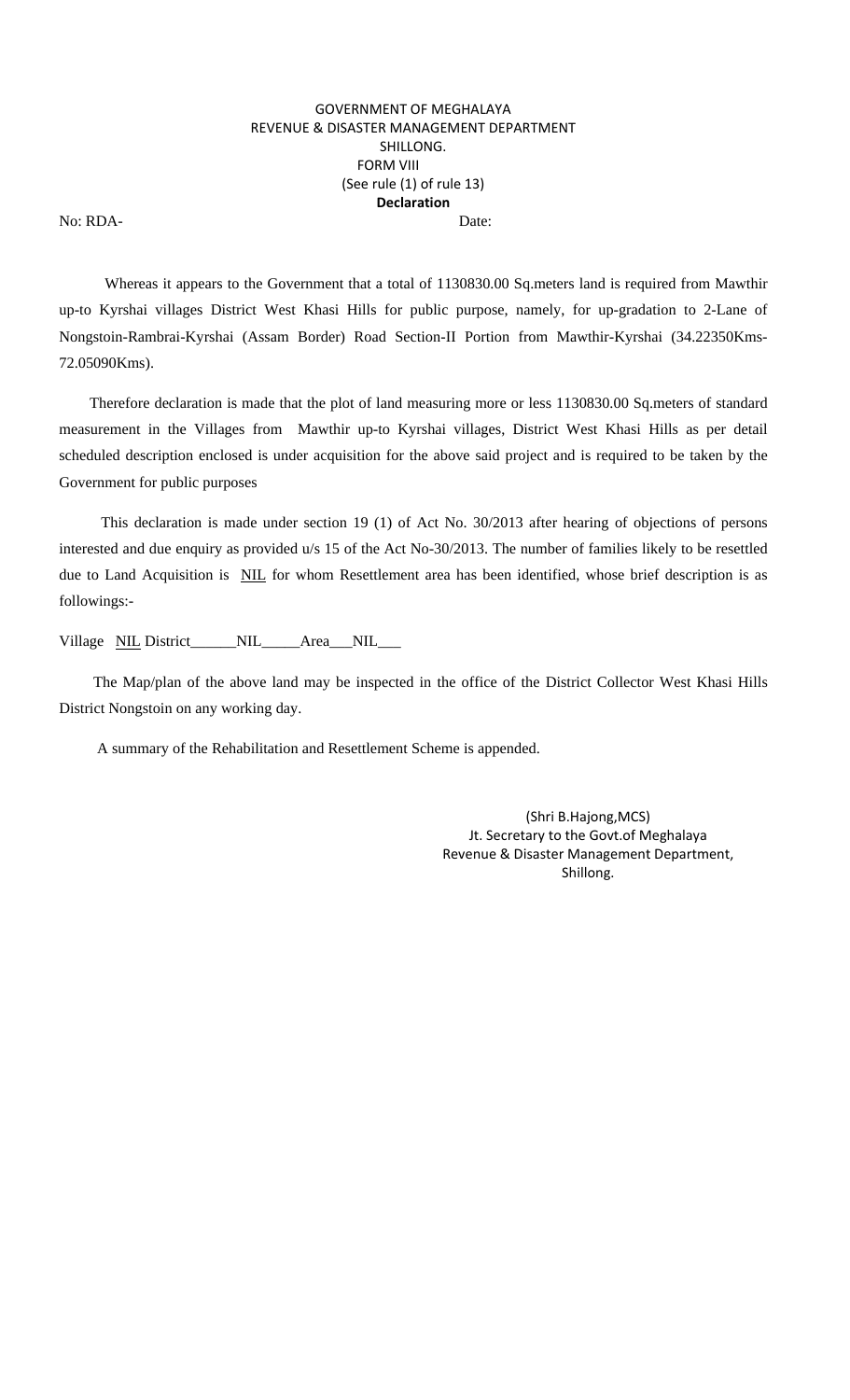## LAND ACQUISITION FOR UPGRADATION OF NONGSTOIN-RAMBRAI-KYRSHAI- ROAD UPTO MEGHALAYA ASSAM BORDER TO 2-LANE UNDER SAARDP-NE PHASE - A IN MEGHALAYA (NONGSTOIN - RAMBRAI - KYRSHAI ROAD, PROPOSED

|                          |                                                      | PORTION :: SECTION - II (34+223.50 KM - 72.052 KM). |                 |                      |                      |                |                |                    |
|--------------------------|------------------------------------------------------|-----------------------------------------------------|-----------------|----------------------|----------------------|----------------|----------------|--------------------|
| SL.NO                    | <b>NAME OF LAND</b>                                  | <b>ADDRESS</b>                                      | <b>OCCUPANT</b> |                      | <b>CHAINAGE</b>      |                |                | AREA OF LAND (SQM) |
|                          | <b>OWNER</b>                                         |                                                     |                 |                      |                      |                |                |                    |
|                          |                                                      |                                                     |                 | <b>FROM</b>          | <b>TO</b>            |                | <b>RHS</b>     | LHS                |
|                          |                                                      |                                                     |                 |                      |                      | <b>LENGT</b>   | AREA           | AREA $M^2$         |
|                          |                                                      |                                                     |                 |                      |                      | H'M'           | M <sup>2</sup> |                    |
| 1.                       | Smti. Peldaris Mawlein                               | Nongkyllang                                         |                 | 34223.50             | 34242.50             | 19.00          | 218.50         |                    |
| 2.                       | Smti. Linda Mawlein                                  | Nongkyllang                                         |                 | 34223.50             | 34242.50             | 19.00          | 123.50         | 228.00             |
| 3.                       | Smti. Peldaris Mawlein                               | Nongkyllang                                         |                 | 34242.50             | 34265.50             | 23.00          | 258.75         |                    |
| 4.                       | Smti. Linda Mawlein                                  | Nongkyllang                                         |                 | 34242.50             | 34265.50             | 23.00          | 155.25         | 276.00             |
| 5.                       | Smti. Peldaris Mawlein                               | Nongkyllang                                         |                 | 34265.50             | 34267.50             | 2.00           | 22.00          |                    |
| 6.                       | Shri. Slaimanrus Ramri                               | Mawthir                                             |                 | 34265.50             | 34267.50             | 2.00           | 14.00          | 24.00              |
| 7.                       | Smti. Peldaris Mawlein                               | Nongkyllang                                         |                 | 34267.50             | 34273.50             | 6.00           | 66.00          |                    |
| 8.                       | Shri. Slaimanrus Ramri                               | Mawthir                                             |                 | 34267.50             | 34273.50             | 6.00           | 42.00          | 72.00              |
| 9.                       | Shri. Phrikstar Nongsiej                             | Mawthir                                             |                 | 34273.50             | 34292.50             | 19.00          | 256.50         |                    |
| 10.                      | Shri. Slaimanrus Ramri                               | Mawthir                                             |                 | 34273.50             | 34292.50             | 19.00          | 85.50          | 228.00             |
| 11.                      | Shri. Phrikstar Nongsiej                             | Mawthir                                             |                 | 34292.50             | 34328.00             | 35.50          | 568.00         |                    |
| 12.                      | Shri. Slaimanrus Ramri                               | Mawthir                                             |                 | 34292.50             | 34328.00             | 35.50          | 71.00          | 426.00             |
| 13.                      | Shri. Phrikstar Nongsiej                             | Mawthir                                             |                 | 34328.00             | 34342.50             | 14.50          | 232.00         |                    |
| 14.                      | Shri. Sikshon Paliar                                 | Mawthir                                             |                 | 34328.00             | 34342.50             | 14.50          | 29.00          | 174.00             |
| 15.                      | Shri. Phrikstar Nongsiej                             | Mawthir                                             |                 | 34342.50             | 34367.50             | 25.00          | 200.00         |                    |
| 16.                      | Shri. Sikshon Paliar<br>Shri. Sikshon Paliar         | Mawthir                                             |                 | 34342.50             | 34367.50             | 25.00          | 175.00         | 375.00             |
| 17.                      | Shri. Atowel Ramri                                   | Mawthir                                             |                 | 34367.50             | 34389.50             | 22.00          | 264.00         | 396.00             |
| 18.<br>19.               |                                                      | New Nongkyllang                                     |                 | 34389.50             | 34417.50<br>34417.50 | 28.00<br>28.00 | 336.00         | 84.00<br>420.00    |
| 20.                      | Shri. Kasphom Lyngkhoi<br>Shri. Atowel Ramri         | Mawlong                                             |                 | 34389.50<br>34417.50 | 34430.50             |                |                | 45.50              |
| 21.                      | Shri. Kasphom Lyngkhoi                               | New Nongkyllang                                     |                 |                      | 34430.50             | 13.00<br>13.00 | 156.00         | 188.50             |
|                          |                                                      | Mawlong                                             |                 | 34417.50             |                      |                |                |                    |
| 22.<br>$\overline{23}$ . | Shri. Atowel Ramri                                   | New Nongkyllang                                     |                 | 34430.50             | 34442.50             | 12.00          | 144.00         | 24.00              |
|                          | Shri. Rostar Paliar                                  | Mawlong                                             |                 | 34430.50             | 34442.50             | 12.00          |                | 192.00             |
| 24.                      | Shri. Atowel Ramri                                   | New Nongkyllang                                     |                 | 34442.50             | 34467.50             | 25.00          | 187.50         |                    |
| 25.                      | Shri. Dwenly Paliar                                  | Mawlong                                             |                 | 34442.50             | 34467.50             | 25.00          | 112.50         | 450.00             |
| 26.                      | Shri. Stingland Nongbri.                             | Mawlong                                             |                 | 34467.50             | 34492.50             | 25.00          | 112.50         |                    |
| 27.<br>28.               | Shri. Dwenly Paliar                                  | Mawlong                                             |                 | 34467.50             | 34492.50             | 25.00          | 187.50         | 450.00             |
|                          | Shri. Teiborlang Nongbri.                            | Mawlong                                             |                 | 34492.50             | 34510.50             | 18.00          | 162.00         |                    |
| 29.                      | Shri. Dwenly Paliar                                  | Mawlong                                             |                 | 34492.50             | 34510.50             | 18.00          | 54.00          | 324.00             |
| 30.                      | Shri. Teiborlang Nongbri.                            | Mawlong                                             |                 | 34510.50             | 34517.50             | 7.00           | 84.00          |                    |
| 31.                      | Smti. Priantiloda Paliar                             | Mawthir                                             |                 | 34510.50             | 34517.50             | 7.00           |                | 126.00             |
| 32.<br>33.               | Shri. Teiborlang Nongbri.                            | Mawlong                                             |                 | 34517.50             | 34542.50             | 25.00          | 300.00         | 87.50              |
| 34.                      | Smti. Priantiloda Paliar                             | Mawthir                                             |                 | 34517.50<br>34542.50 | 34542.50             | 25.00<br>25.00 |                | 362.50             |
|                          | Shri. Teiborlang Nongbri.                            | Mawlong                                             |                 |                      | 34567.50             |                | 300.00         | 287.50             |
| 35.                      | Smti. Priantiloda Paliar                             | Mawthir                                             |                 | 34542.50             | 34567.50             | 25.00          |                | 137.50             |
| $\overline{36}$ .        | Smti. Twin Mawlein<br>Shri. Teiborlang Nongbri.      | Mawlong                                             |                 | 34542.50             | 34567.50             | 25.00          |                | 25.00              |
| 37.                      |                                                      | Mawlong<br>Mawlong                                  |                 | 34567.50             | 34577.50<br>34577.50 | 10.00          | 120.00         | 135.00             |
| 38.                      | Smti. Twin Mawlein                                   |                                                     |                 | 34567.50             |                      | 10.00          |                | 45.00              |
| 39.<br>40.               | Shri. Teiborlang Nongbri.<br>Smti. Khertina Lyngkhoi | Mawlong<br>Mawlong                                  |                 | 34577.50             | 34582.50             | 5.00<br>5.00   | 60.00          | 37.50<br>52.50     |
|                          | Shri. Aishal L.                                      |                                                     |                 | 34577.50             | 34582.50             |                |                |                    |
| 41.                      | Marshillong                                          | Mawlong                                             |                 | 34582.50             | 34592.50             | 10.00          | 50.00          |                    |
| 42.                      | Smti. Khertina Lyngkhoi                              | Mawlong                                             |                 | 34582.50             | 34592.50             | 10.00          | 70.00          | 180.00             |
|                          | Shri. Aishal L.                                      |                                                     |                 |                      |                      |                |                |                    |
| 43.                      | Marshillong                                          | Mawlong                                             |                 | 34592.50             | 34595.50             | 3.00           | 18.00          |                    |
| 44.                      | Smti. Khertina Lyngkhoi                              | Mawlong                                             |                 | 34592.50             | 34595.50             | 3.00           | 18.00          | 54.00              |
| 45.                      | Smti. Khertina Lyngkhoi                              | Mawlong                                             |                 | 34595.50             | 34632.50             | 37.00          | 444.00         | 666.00             |
| 46.                      | Smti. Thriansi Mawlieh                               | Mawthir                                             |                 | 34632.50             | 34667.50             | 35.00          | 420.00         | 630.00             |
| 47.                      | Smti. Teldaris Phyllut                               | Mawthir                                             |                 | 34667.50             | 34692.50             | 25.00          | 125.00         |                    |
| 48.                      | Smti. Thriansi Mawlieh                               | Mawthir                                             |                 | 34667.50             | 34692.50             | 25.00          | 175.00         | 450.00             |
|                          | Smti. Trestina Syiem                                 |                                                     |                 |                      |                      |                |                |                    |
| 49.                      | Phyllut                                              | Mawthir                                             |                 | 34692.50             | 34717.50             | 25.00          | 250.00         | 31.25              |
| 50.                      | Smti. Thriansi Mawlieh                               | Mawthir                                             |                 | 34692.50             | 34717.50             | 25.00          | 50.00          | 418.75             |
|                          | Smti. Trestina Syiem                                 |                                                     |                 |                      |                      |                |                |                    |
| 51.                      | Phyllut                                              | Mawthir                                             |                 | 34717.50             | 34742.50             | 25.00          | 231.25         | 31.25              |
| 52.                      | Smti. Thriansi Mawlieh                               | Mawthir                                             |                 | 34717.50             | 34742.50             | 25.00          | 68.75          | 418.75             |
| 53.                      | Smti. Thriansi Mawlieh                               | Mawthir                                             |                 | 34742.50             | 34767.50             | 25.00          | 256.25         | 450.00             |
| 54.                      | Smti. Thriansi Mawlieh                               | Mawthir                                             |                 | 34742.50             | 34767.50             | 25.00          | 43.75          |                    |
| 55.                      | Shri. Phlington Shangoi                              | Mawthir                                             |                 | 34767.50             | 34784.50             | 17.00          | 102.00         |                    |
| 56.                      | Smti. Thriansi Mawlieh                               | Mawthir                                             |                 | 34767.50             | 34784.50             | 17.00          | 102.00         | 306.00             |
| 57.                      | Shri. Phlington Shangoi                              | Mawthir                                             |                 | 34784.50             | 34792.50             | 8.00           | 92.00          |                    |
| 58.                      | Smti. Thriansi Mawlieh                               | Mawthir                                             |                 | 34784.50             | 34792.50             | 8.00           | 4.00           | 144.00             |
| 59.                      | Shri. Phlington Shangoi                              | Mawthir                                             |                 | 34792.50             | 34804.50             | 12.00          | 144.00         | 42.00              |
| 60.                      | Smti. Thriansi Mawlieh                               | Mawthir                                             |                 | 34792.50             | 34804.50             | 12.00          |                | 174.00             |
| 61.                      | Shri. Phlington Shangoi                              | Mawthir                                             |                 | 34804.50             | 34817.50             | 13.00          | 156.00         | 78.00              |
| 62.                      | Smti. Thriansi Mawlieh                               | Mawthir                                             |                 | 34804.50             | 34817.50             | 13.00          |                | 156.00             |
| 63.                      | Shri. Phlington Shangoi                              | Mawthir                                             |                 | 34817.50             | 34846.00             | 28.50          | 342.00         | 71.25              |
| 64.                      | Smti. Thriansi Mawlieh                               | Mawthir                                             |                 | 34817.50             | 34846.00             | 28.50          |                | 441.75             |
| 65.                      | Shri. Phlington Shangoi                              | Mawthir                                             |                 | 34846.00             | 34867.50             | 21.50          | 231.13         |                    |
| 66.                      | Smti. Thriansi Mawlieh                               | Mawthir                                             |                 | 34846.00             | 34867.50             | 21.50          | 26.88          | 387.00             |
|                          |                                                      |                                                     |                 |                      |                      |                |                |                    |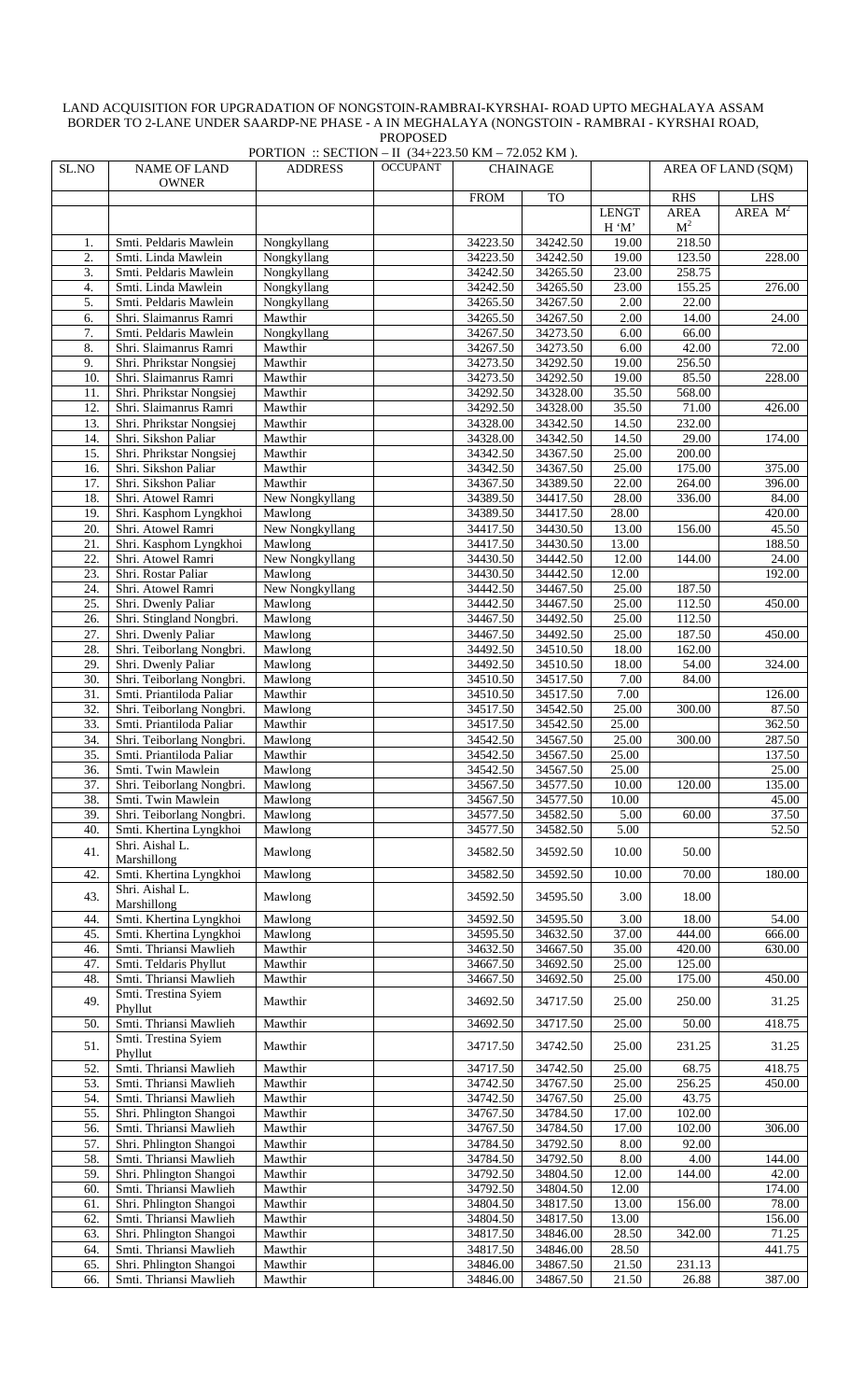| 67.  |                           | Mawthir             | 34867.50             | 34892.50             | 25.00  | 206.25  |         |
|------|---------------------------|---------------------|----------------------|----------------------|--------|---------|---------|
|      | Shri. Phlington Shangoi   |                     |                      |                      |        |         |         |
| 68.  | Smti. Thriansi Mawlieh    | Mawthir             | 34867.50             | 34892.50             | 25.00  | 93.75   | 450.00  |
| 69.  | Shri. Phlington Shangoi   | Mawthir             | 34892.50             | 34917.50             | 25.00  | 225.00  |         |
| 70.  | Smti. Thriansi Mawlieh    | Mawthir             | 34892.50             | 34917.50             | 25.00  | 150.00  | 375.00  |
| 71.  | Shri. Phlington Shangoi   | Mawthir             | 34917.50             | 34942.50             | 25.00  | 212.50  |         |
|      |                           |                     |                      |                      |        |         |         |
| 72.  | Smti. Thriansi Mawlieh    | Mawthir             | 34917.50             | 34942.50             | 25.00  | 237.50  | 300.00  |
| 73.  | Smti. Pherian Phyllut     | Mawthir             | 34942.50             | 34967.50             | 25.00  | 450.00  | 300.00  |
| 74.  | Smti. Pherian Phyllut     | Mawthir             | 34967.50             | 34992.50             | 25.00  | 412.50  | 306.25  |
|      |                           |                     |                      |                      |        |         |         |
| 75.  | Smti. Thwestiloda         | Mawthir             | 34967.50             | 34992.50             | 25.00  |         | 31.25   |
|      | Mawlieh                   |                     |                      |                      |        |         |         |
| 76.  | Smti. Pherian Phyllut     | Mawthir             | 34992.50             | 35017.50             | 25.00  | 287.50  |         |
|      |                           |                     |                      |                      |        |         |         |
| 77.  | Smti. Thwestiloda         | Mawthir             | 34992.50             | 35017.50             | 25.00  | 50.00   | 412.50  |
|      | Mawlieh                   |                     |                      |                      |        |         |         |
| 78.  | Smti. Pherian Phyllut     | Mawthir             | 35017.50             | 35042.50             | 25.00  | 100.00  |         |
|      |                           |                     |                      |                      |        |         |         |
| 79.  | Smti. Thwestiloda         | Mawthir             | 35017.50             | 35042.50             | 25.00  | 200.00  | 450.00  |
|      | Mawlieh                   |                     |                      |                      |        |         |         |
|      | Smti. Thwestiloda         |                     |                      |                      |        |         |         |
| 80.  |                           | Mawthir             | 35042.50             | 35067.50             | 25.00  | 300.00  | 450.00  |
|      | Mawlieh                   |                     |                      |                      |        |         |         |
| 81.  | Smti. Pyntngenlin Paliar  | Mawthir             | 35067.50             | 35192.50             | 125.00 | 1500.00 | 2250.00 |
|      |                           | Mawthir             |                      |                      |        | 375.00  |         |
| 82.  | Smti. Synshartiplin Ramri |                     | 35192.50             | 35217.50             | 25.00  |         | 375.00  |
| 83.  | Smti. Synshartiplin Ramri | Mawthir             | 35217.50             | 35279.50             | 62.00  | 1116.00 | 744.00  |
|      | Shri. E.Taylor Wahlang    |                     |                      |                      |        |         |         |
|      |                           |                     |                      |                      |        |         |         |
| 84.  | Pahsyntiew & Smti.        | Mairang             | 35279.50             | 35298.50             | 19.00  | 342.00  | 228.00  |
|      | Lucygray Thabah           |                     |                      |                      |        |         |         |
|      | Shri. E.Taylor Wahlang    |                     |                      |                      |        |         |         |
| 85.  | Pahsyntiew & Smti.        |                     | 35298.50             | 35373.50             | 75.00  | 1237.50 |         |
|      |                           | Mairang             |                      |                      |        |         | 1012.50 |
|      | Lucygray Thabah           |                     |                      |                      |        |         |         |
|      | Shri. E.Taylor Wahlang    |                     |                      |                      |        |         |         |
|      |                           |                     |                      |                      |        |         |         |
| 86.  | Pahsyntiew & Smti.        | Mairang             | 35373.50             | 35423.50             | 50.00  | 750.00  | 750.00  |
|      | Lucygray Thabah           |                     |                      |                      |        |         |         |
|      | Shri. E.Taylor Wahlang    |                     |                      |                      |        |         |         |
|      |                           |                     |                      |                      |        |         |         |
| 87.  | Pahsyntiew & Smti.        | Mairang             | 35423.50             | 35468.50             | 45.00  | 675.00  | 675.00  |
|      | Lucygray Thabah           |                     |                      |                      |        |         |         |
|      | Smti. Phrias              |                     |                      |                      |        |         |         |
| 88.  |                           | Nongkyllang         | 35468.50             | 35516.50             | 48.00  | 720.00  | 720.00  |
|      | Mawniangbri.              |                     |                      |                      |        |         |         |
| 89.  | Smti. Dlismary Marngar    | Nongpliang          | 35516.50             | 35605.50             | 89.00  | 1468.50 | 1201.50 |
| 90.  | Smti. Dlismary Marngar    | Nongpliang          | 35605.50             | 35705.50             | 100.00 | 1800.00 | 1200.00 |
|      |                           |                     |                      |                      |        |         |         |
| 91.  | Smti. Skiallina Marngar   | Nongpliang          | 35705.50             | 35739.50             | 34.00  | 612.00  | 408.00  |
| 92.  | Smti. Skiallina Marngar   | Nongpliang          | 35739.50             | 35867.50             | 128.00 | 2304.00 | 1536.00 |
|      | Smti. Skiallina Marngar   |                     |                      |                      |        |         | 150.00  |
| 93.  |                           | Nongpliang          | 35867.50             | 35892.50             | 25.00  | 450.00  |         |
| 94.  | Shri Kentli Thongni       | Nongkyndang         | 35867.50             | 35892.50             |        |         | 150.00  |
| 95.  | Shri. Phundar Marthong    | Lawshnong           | 35892.50             | 35909.50             | 17.00  | 306.00  | 59.50   |
|      |                           |                     |                      |                      |        |         |         |
| 96.  | Shri Kentli Thongni       | Nongkyndang         | 35892.50             | 35909.50             |        |         | 144.50  |
| 97.  | Shri. Phundar Marthong    | Lawshnong           | 35909.50             | 35945.50             | 36.00  | 612.00  |         |
| 98.  | Smti. Phrialda Nongsiej   | Mawphansyiar        | 35909.50             | 35945.50             | 36.00  | 36.00   | 432.00  |
|      |                           |                     |                      |                      |        |         |         |
|      |                           |                     |                      |                      |        |         |         |
| 99.  | Smti. Lari Marthong       | New Nongkyllang     | 35945.50             | 36111.50             | 166.00 | 2988.00 | 1992.00 |
|      |                           |                     |                      |                      |        |         |         |
| 100  | Smti. Dmelty Kharbani     | New Nongkyllang     | 36111.50             | 36136.50             | 25.00  | 450.00  | 150.00  |
| 101  | Smti. Phrial Ramri        | Umsaw               | 36111.50             | 36136.50             |        |         | 150.00  |
|      | Shri. Sheinington         |                     |                      |                      |        |         |         |
| 102. |                           | New Nongkyllang     | 36136.50             | 36236.50             | 100.00 | 1800.00 | 1200.00 |
|      | Thongni                   |                     |                      |                      |        |         |         |
| 103  | Smti. Dmelty Kharbani     | New Nongkyllang     | 36236.50             | 36261.50             | 25.00  | 450.00  | 212.50  |
| 104. | Smti. Phrial Ramri        | Umsaw               | 36236.50             | 36261.50             |        |         | 87.50   |
| 105. | Smti. Phrial Ramri        |                     |                      |                      |        |         |         |
|      |                           | $\overline{U}$ msaw | 36261.50             | 36286.50             | 25.00  | 450.00  | 300.00  |
| 106. | Smti. Phrial Ramri        | Umsaw               | 36286.50             | 36311.50             | 25.00  | 450.00  | 212.50  |
| 107. | Smti. Dmelty Kharbani     | New Nongkyllang     | 36286.50             | 36311.50             | 25.00  |         | 87.50   |
|      |                           |                     |                      |                      |        |         |         |
| 108. | Smti. Phrial Ramri        | Umsaw               | 36311.50             | 36327.50             | 16.00  | 264.00  | 40.00   |
| 109  | Smti. Dmelty Kharbani     | New Nongkyllang     | 36311.50             | 36327.50             | 16.00  | 24.00   | 152.00  |
| 110. | Shri. Ismel Ramri         | Nongkyllang         | 36327.50             | 36363.50             | 36.00  | 648.00  | 432.00  |
| 111  |                           |                     |                      |                      | 47.00  | 846.00  |         |
|      | Smti. Ismel Ramri         | Nongkyllang         | 36363.50             | 36410.50             |        |         | 564.00  |
| 112  | Shri. Kring Paliar        | Nongkyllang         | 36410.50             | 36415.50             | 5.00   | 90.00   | 32.50   |
| 113. | New Nongkyllang Village   | New Nongkyllang     | 36410.50             | 36415.50             | 5.00   |         | 27.50   |
|      |                           |                     |                      |                      |        |         |         |
| 114. | Shri. Kring Paliar        | Nongkyllang         | 36415.50             | 36443.50             | 28.00  | 448.00  | 91.00   |
| 115  | New Nongkyllang Village   | New Nongkyllang     | 36415.50             | 36443.50             | 28.00  | 56.00   | 245.00  |
| 116. | Shri. Kring Paliar        | Nongkyllang         | 36443.50             | 36465.50             | 22.00  | 396.00  | 264.00  |
|      |                           |                     |                      |                      |        |         |         |
| 117. | Shri. Kring Paliar        | Nongkyllang         | 36465.50             | 36494.50             | 29.00  | 522.00  | 348.00  |
|      | New Nongkyllang           |                     |                      |                      |        |         |         |
| 118. | Playground                | New Nongkyllang     | 36494.50             | 36543.50             | 49.00  | 882.00  | 588.00  |
|      |                           |                     |                      |                      |        |         |         |
| 119  | Shri. Eres Ramri          | New Nongkyllang     | 36543.50             | 36568.50             | 25.00  | 275.00  |         |
|      | Shri. Nearest Newyear     |                     |                      |                      |        |         |         |
| 120. | Lyngdoh                   | New Nongkyllang     | 36543.50             | 36568.50             | 25.00  | 175.00  | 225.00  |
|      |                           |                     |                      |                      |        |         |         |
| 121  | Smti. Liskonda Phyllut    | New Nongkyllang     | 36543.50             | 36568.50             | 25.00  |         | 75.00   |
| 122. | Shri. Eres Ramri          | New Nongkyllang     | 36568.50             | 36593.50             | 25.00  | 50.00   |         |
|      | Shri. Nearest Newyear     |                     |                      |                      |        |         |         |
| 123. |                           | New Nongkyllang     | 36568.50             | 36593.50             | 25.00  | 400.00  | 275.00  |
|      | Lyngdoh                   |                     |                      |                      |        |         |         |
| 124  | Smti. Liskonda Phyllut    | New Nongkyllang     | 36568.50             | 36593.50             | 25.00  |         | 25.00   |
|      | Shri. Nearest Newyear     |                     |                      |                      |        |         |         |
| 125. |                           | New Nongkyllang     | 36593.50             | 36618.50             | 25.00  | 450.00  | 262.50  |
|      | Lyngdoh                   |                     |                      |                      |        |         |         |
| 126. | Smti. Liskonda Phyllut    | New Nongkyllang     | 36593.50             | 36618.50             | 25.00  |         | 37.50   |
| 127. | Smti. Kril Marbaniang     | New Nongkyllang     |                      |                      | 13.00  | 143.00  | 58.50   |
| 128. | Smti. Liskonda Phyllut    | New Nongkyllang     | 36618.50<br>36618.50 | 36631.50<br>36631.50 | 13.00  | 52.00   | 136.50  |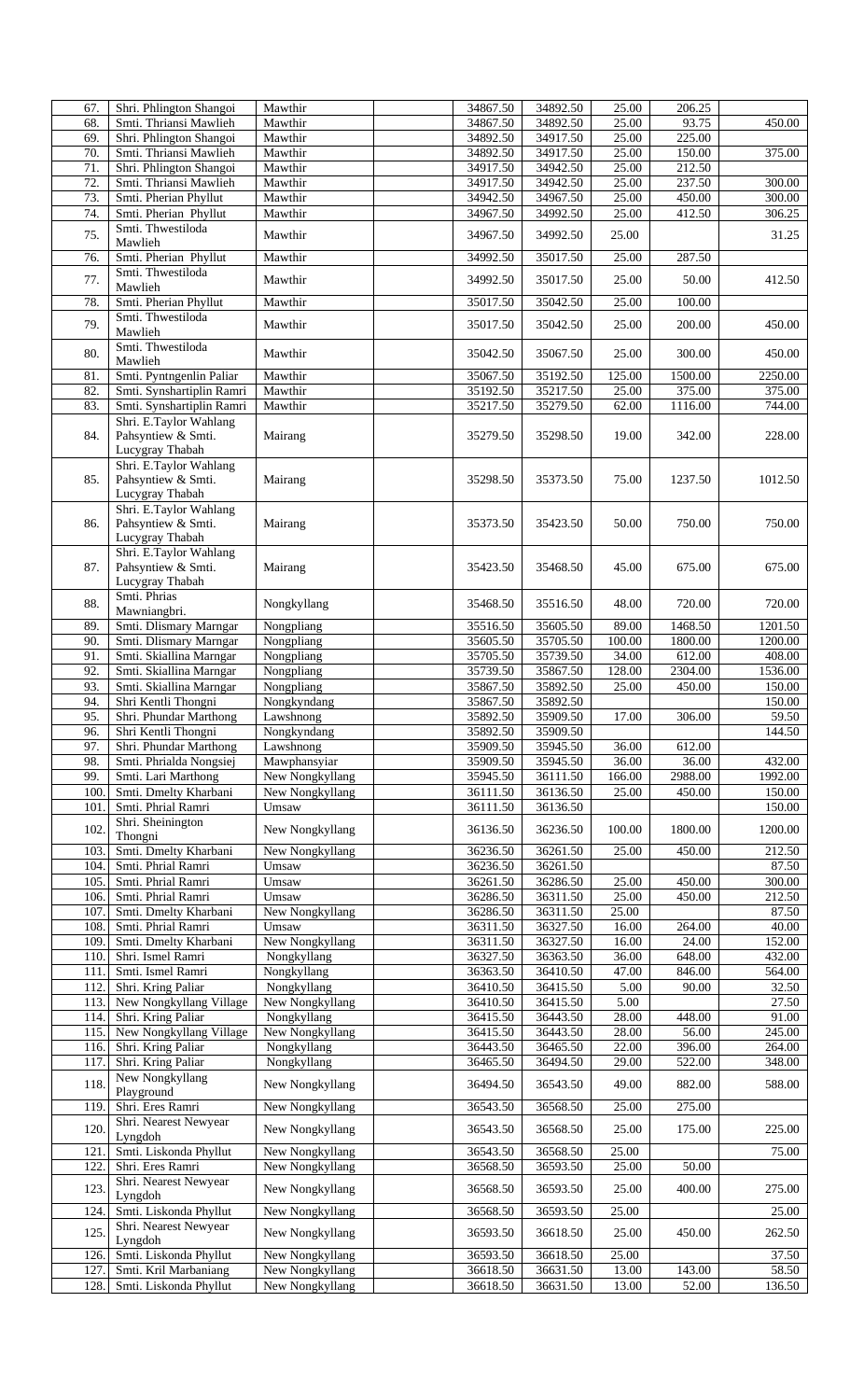| 129. |                                  |                 |          |          |       | 24.00   |                    |
|------|----------------------------------|-----------------|----------|----------|-------|---------|--------------------|
|      | Smti. Kril Marbaniang            | New Nongkyllang | 36631.50 | 36643.50 | 12.00 |         |                    |
| 130. | Smti. Komdaris Phyllut           | New Nongkyllang | 36631.50 | 36643.50 | 12.00 | 120.00  | 216.00             |
| 131. | Smti. Komdaris Phyllut           | New Nongkyllang | 36643.50 | 36668.50 | 25.00 | 300.00  | 450.00             |
| 132  | Smti. Komdaris Phyllut           | New Nongkyllang | 36668.50 | 36726.50 | 58.00 | 696.00  | 1044.00            |
| 133. | Smti. Prit Kharbani              | New Nongkyllang | 36726.50 | 36745.50 | 19.00 | 218.50  | 139.65             |
| 134. | Shri. Ismel Ramri                | Nongkyllang     | 36726.50 | 36745.50 | 19.00 | 9.50    | 202.35             |
|      |                                  |                 |          |          |       |         |                    |
| 135. | Smti. Prit Kharbani              | New Nongkyllang | 36745.50 | 36770.50 | 25.00 | 300.00  | 383.75             |
| 136. | Smti. AiadarisRamri              | New Nongkyllang | 36745.50 | 36770.50 | 25.00 |         | 66.25              |
| 137. | Smti. Prit Kharbani              | New Nongkyllang | 36770.50 | 36794.50 | 24.00 | 288.00  | 408.00             |
| 138. | Smti. Aiadaris Ramri             | New Nongkyllang | 36770.50 | 36794.50 | 24.00 |         | 24.00              |
|      | Smti. Droll Marngar              |                 |          |          | 18.00 |         | 9.00               |
| 139. |                                  | Nongkyllang     | 36794.50 | 36812.50 |       | 114.30  |                    |
| 140. | Smti. Srial Ramri                | New Nongkyllang | 36794.50 | 36812.50 | 18.00 | 101.70  | 315.00             |
| 141  | Smti. Droll Marngar              | Nongkyllang     | 36812.50 | 36825.50 | 13.00 | 156.00  | 35.75              |
| 142  | Smti. Srial Ramri                | New Nongkyllang | 36812.50 | 36825.50 | 13.00 |         | 198.25             |
| 143. | Smti. Droll Marngar              | Nongkyllang     | 36825.50 | 36849.50 | 24.00 | 288.00  |                    |
|      | Smti. Phulinda Marngar           |                 | 36825.50 | 36849.50 | 24.00 |         | 432.00             |
| 144. |                                  | Nongkyllang     |          |          |       |         |                    |
| 145. | Smti. Phulinda Marngar           | Nongkyllang     | 36849.50 | 36894.50 | 45.00 | 540.00  | 810.00             |
| 146. | Smti. Srial Ramri                | New Nongkyllang | 36894.50 | 36919.50 | 25.00 | 300.00  | 75.00              |
| 147. | Smti. Shashina Marngar           | New Nongkyllang | 36894.50 | 36919.50 | 25.00 |         | 375.00             |
| 148. | Smti. Srial Ramri                | New Nongkyllang | 36919.50 | 36944.50 | 25.00 | 375.00  | 225.00             |
|      |                                  |                 |          |          | 25.00 |         |                    |
| 149  | Smti. Shashina Marngar           | New Nongkyllang | 36919.50 | 36944.50 |       |         | 150.00             |
| 150. | Smti. Srial Ramri                | New Nongkyllang | 36944.50 | 36969.50 | 25.00 | 337.50  | 150.00             |
| 151  | Smti. Dilphina Ramri             | New Nongkyllang | 36944.50 | 36969.50 | 25.00 | 112.50  | 150.00             |
| 152  | Smti. Srial Ramri                | New Nongkyllang | 36969.50 | 36979.50 | 10.00 | 65.00   |                    |
| 153. | Smti. Dilphina Ramri             | New Nongkyllang | 36969.50 | 36979.50 | 10.00 | 115.00  | 120.00             |
|      |                                  |                 |          |          |       |         |                    |
| 154. | Smti. Neltina Ramri              | Nongkyllang     | 36979.50 | 36999.50 | 20.00 | 40.00   |                    |
| 155. | Smti. Sisilia Shanglong          | Nongkyllang     | 36979.50 | 36999.50 | 20.00 | 320.00  | 240.00             |
| 156. | Smti. Sisilia Shanglong          | Nongkyllang     | 36999.50 | 37052.50 | 53.00 | 954.00  | 636.00             |
| 157. | Smti. Khel Ramri                 | Nongkyllang     | 37052.50 | 37062.50 | 10.00 | 10.00   |                    |
| 158. | Smti. Kwis Ramri                 | Mawdumdum       | 37052.50 | 37062.50 | 10.00 | 170.00  | 120.00             |
|      |                                  |                 |          |          |       |         |                    |
| 159. | Smti. Khel Ramri                 | Nongkyllang     | 37062.50 | 37102.50 | 40.00 | 120.00  |                    |
| 160. | Smti. Kwis Ramri                 | Mawdumdum       | 37062.50 | 37102.50 | 40.00 | 600.00  | 480.00             |
| 161  | Shri. Blesstar Ramri             | Nongkyllang     | 37102.50 | 37114.50 | 12.00 | 216.00  | 144.00             |
| 162. | Shri. Blesstar Ramri             | Nongkyllang     | 37114.50 | 37164.50 | 50.00 | 900.00  | 600.00             |
| 163. | Shri. Elmoris K. Syiem           | New Nongkyllang | 37164.50 | 37176.50 | 12.00 | 18.00   |                    |
|      |                                  |                 |          |          |       |         |                    |
| 164. | Shri. Blesstar Ramri             | Nongkyllang     | 37164.50 | 37176.50 | 12.00 | 198.00  | 108.00             |
| 165. | Smti. Khel Ramri                 | Nongkyllang     | 37164.50 | 37176.50 |       |         | 36.00              |
| 166. | Shri. Elmoris K. Syiem           | New Nongkyllang | 37176.50 | 37186.50 | 10.00 | 50.00   |                    |
| 167. | Shri. Blesstar Ramri             | Nongkyllang     | 37176.50 | 37186.50 | 10.00 | 130.00  | $\overline{30.00}$ |
| 168. | Smti. Khel Ramri                 | Nongkyllang     | 37176.50 | 37186.50 | 10.00 |         | 90.00              |
|      |                                  |                 |          |          |       |         |                    |
| 169. | Shri. Elmoris K. Syiem           | New Nongkyllang | 37186.50 | 37201.50 | 15.00 | 135.00  |                    |
| 170. | Smti. Khel Ramri                 | Nongkyllang     | 37186.50 | 37201.50 | 15.00 | 135.00  | 180.00             |
| 171  | Smti. Khel Ramri                 | Nongkyllang     | 37201.50 | 37243.50 | 42.00 | 756.00  | 504.00             |
| 172. | Smti. Khel Ramri                 | Nongkyllang     | 37243.50 | 37268.50 | 25.00 | 450.00  | 300.00             |
| 173. | Smti. Khel Ramri                 | Nongkyllang     | 37268.50 | 37309.50 | 41.00 | 738.00  | 492.00             |
|      |                                  |                 |          |          |       |         |                    |
| 174. | Smti. Khel Ramri                 | Nongkyllang     | 37309.50 | 37329.50 | 20.00 | 360.00  | 240.00             |
| 175. | Smti. Khel Ramri                 | Nongkyllang     | 37329.50 | 37347.50 | 18.00 | 324.00  |                    |
| 176. | Smti. Priska Lyngkhoi            | New Nongkyllang | 37329.50 | 37347.50 | 18.00 |         | 216.00             |
| 177  | Smti. Khel Ramri                 | Nongkyllang     | 37347.50 | 37355.50 | 8.00  | 118.00  |                    |
| 178. | Smti. Tngency Lyngdoh            | New Nongstoin   | 37347.50 | 37355.50 | 8.00  | 26.00   | 6.00               |
|      |                                  |                 |          |          |       |         |                    |
| 179. | Smti. Priska Lyngkhoi            | New Nongkyllang | 37347.50 | 37355.50 | 8.00  |         | 90.00              |
| 180. | Smti. Khel Ramri                 | Nongkyllang     | 37355.50 | 37380.50 | 25.00 | 143.75  |                    |
| 181. | Smti. Tngency Lyngdoh            | New Nongstoin   | 37355.50 | 37380.50 | 25.00 | 268.75  | 62.50              |
| 182. | Smti. Priska Lyngkhoi            | New Nongkyllang | 37355.50 | 37380.50 | 25.00 | 37.50   | 237.50             |
| 183. | Smti. Tngency Lyngdoh            | New Nongstoin   | 37380.50 | 37385.50 | 5.00  | 82.50   | 8.75               |
|      |                                  |                 | 37380.50 | 37385.50 | 5.00  | 7.50    | 51.25              |
| 184. | Smti. Priska Lyngkhoi            | New Nongkyllang |          |          |       |         |                    |
| 185. | Smti. TngencyLyngdoh             | New Nongstoin   | 37385.50 | 37405.50 | 20.00 | 360.00  | 100.00             |
| 186. | Smti. Priska Lyngkhoi            | New Nongkyllang | 37385.50 |          |       |         | 140.00             |
| 187. |                                  |                 |          | 37405.50 | 20.00 |         |                    |
| 188. |                                  | New Nongstoin   |          |          | 25.00 | 450.00  |                    |
|      | Smti. Tngency Lyngdoh            |                 | 37405.50 | 37430.50 |       |         | 250.00             |
|      | Smti. Priska Lyngkhoi            | New Nongkyllang | 37405.50 | 37430.50 | 25.00 |         | 50.00              |
| 189. | Smti. Tngency Lyngdoh            | New Nongstoin   | 37430.50 | 37446.50 | 16.00 | 288.00  | 176.00             |
| 190. | Smti. Priska Lyngkhoi            | New Nongkyllang | 37430.50 | 37446.50 | 16.00 |         | 16.00              |
| 191. | Smti. Nalantis Syiem             | Nongpliang      | 37446.50 | 37471.50 | 25.00 | 412.50  | 337.50             |
| 192. | Shri. Pring Lyngkhoi             | New Nongkyllang | 37471.50 | 37481.50 | 10.00 | 117.50  |                    |
|      |                                  |                 |          |          |       |         |                    |
| 193. | Shri. Kasper Phyllut             | New Nongkyllang | 37471.50 | 37481.50 | 10.00 | 32.50   | 150.00             |
| 194. | Shri. Pring Lyngkhoi             | New Nongkyllang | 37481.50 | 37506.50 | 25.00 | 318.75  |                    |
| 195. | Shri. Kasper Phyllut             | New Nongkyllang | 37481.50 | 37506.50 | 25.00 | 56.25   | 375.00             |
| 196. | Shri. Taiborlang Phyllut         | Umlomgpung      | 37506.50 | 37516.50 | 10.00 | 25.00   |                    |
| 197. | Shri. Pring Lyngkhoi             | New Nongkyllang | 37506.50 | 37516.50 | 10.00 | 117.50  |                    |
| 198. |                                  |                 |          |          |       | 7.50    | 150.00             |
|      | Shri. Kasper Phyllut             | New Nongkyllang | 37506.50 | 37516.50 | 10.00 |         |                    |
| 199. | Smti. Priskila Umiong            | New Nongkyllang | 37516.50 | 37534.50 | 18.00 | 297.00  | 243.00             |
| 200. | Smti. Sistina Khardewsaw         | Mawdiangkper    | 37534.50 | 37560.50 | 26.00 | 468.00  | 312.00             |
|      | Shri. Kynsai John                |                 |          |          |       |         |                    |
| 201  | Lyngkhoi                         | New Nongkyllang | 37560.50 | 37585.50 | 25.00 | 450.00  | 300.00             |
|      |                                  |                 |          |          |       |         |                    |
| 202  | Shri. Kynsai John                | New Nongkyllang | 37585.50 | 37626.50 | 41.00 | 738.00  | 492.00             |
|      | Lyngkhoi                         |                 |          |          |       |         |                    |
| 203. | Shri. Dilipstar Shianglong       | Nongkyllang     | 37626.50 | 37694.50 | 68.00 | 1224.00 | 816.00             |
| 204. | Smti. Difstailin Maram<br>Umiong | New Nongkyllang | 37694.50 | 37737.50 | 43.00 | 774.00  | 516.00             |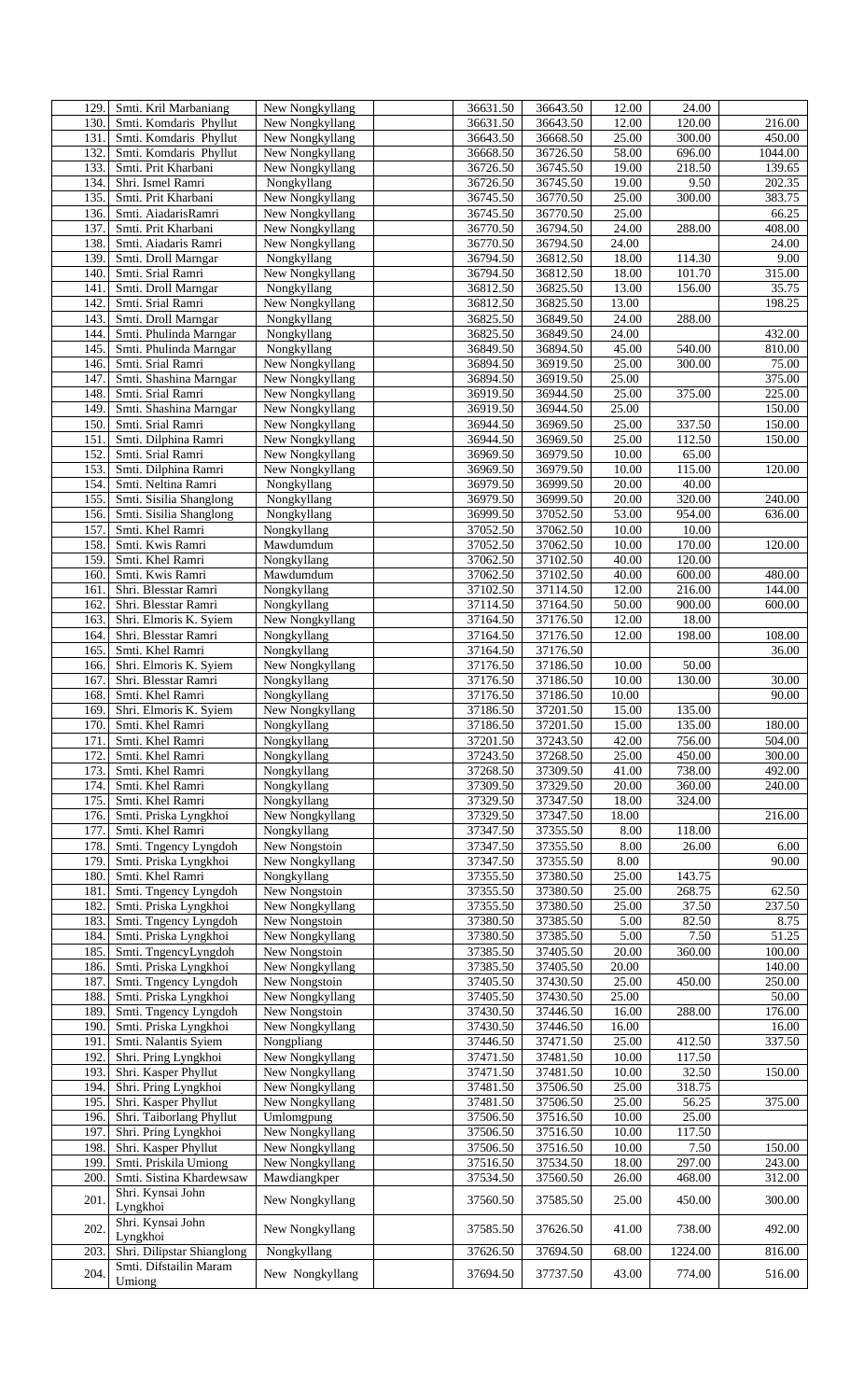| 205.             | Smti. Difstailin Maram<br>Umiong                   | New Nongkyllang              | 37737.50             | 37762.50             | 25.00          | 412.50             | 337.50           |
|------------------|----------------------------------------------------|------------------------------|----------------------|----------------------|----------------|--------------------|------------------|
| 206.             | Smti. Difstailin Maram<br>Umiong                   | New Nongkyllang              | 37762.50             | 37862.50             | 100.00         | 1500.00            | 1500.00          |
| 207              | Smti. Dlimtiphul Mawlein                           | Mawdiangkper                 | 37862.50             | 37887.50             | 25.00          | 175.00             |                  |
| 208.             | Smti. Difstailin Maram                             | New Nongkyllang              | 37862.50             | 37887.50             | 25.00          | 237.50             | 337.50           |
|                  | Umiong                                             |                              |                      |                      |                |                    |                  |
| 209.             | Smti. Dlimtiphul Mawlein<br>Smti. Difstailin Maram | Mawdiangkper                 | 37887.50             | 37897.50             | 10.00          | 160.00             | 25.00            |
| 210.             | Umiong                                             | New Nongkyllang              | 37887.50             | 37897.50             | 10.00          | 20.00              | 95.00            |
| $\overline{211}$ | Smti. Dlimtiphul Mawlein                           | Mawdiangkper                 | 37897.50             | 37912.50             | 15.00          | 270.00             | 127.50           |
| 212              | Smti. Difstailin Maram                             | New Nongkyllang              | 37897.50             | 37912.50             |                |                    | 52.50            |
|                  | Umiong                                             |                              |                      |                      |                |                    |                  |
| 213.<br>214.     | Smti. Dlimtiphul Mawlein<br>Shri. Teibormen Ramri  | Mawdiangkper<br>Mawdiangkper | 37912.50<br>37987.50 | 37987.50<br>38059.50 | 75.00<br>72.00 | 1350.00<br>1296.00 | 900.00<br>864.00 |
| 215.             | Shri. Phulding Mawlein                             | Mawdiangkper                 | 38059.50             | 38089.50             | 30.00          | 540.00             | 360.00           |
| 216.             | Smti. Wiltina Phyllut                              | Nongkhusar                   | 38089.50             | 38120.50             | 31.00          | 558.00             | 372.00           |
| 217.             | Shri. Sanu Ramri                                   | Mawthaw                      | 38120.50             | 38150.50             | 30.00          | 540.00             | 360.00           |
| 218.             | Smti. Dlismary Marngar                             | Nongpliang                   | 38150.50             | 38250.50             | 100.00         | 1800.00            | 1200.00          |
| 219.             | Smti. Dlismary Marngar                             | Nongpliang                   | 38250.50             | 38264.50             | 14.00          | 140.00             |                  |
| 220              | Shri. Sikshon Paliar                               | Mawdiangkper                 | 38250.50             | 38264.50             | 14.00          | 112.00             | 168.00           |
| 221              | Smti. Dlismary Marngar                             | Nongpliang                   | 38264.50             | 38289.50             | 25.00          | 350.00             | 50.00            |
| 222              | Shri. Sikshon Paliar                               | Mawdiangkper                 | 38264.50             | 38289.50             | 25.00          | 100.00             | 250.00           |
| 223.             | Smti. Dlismary Marngar                             | Nongpliang                   | 38289.50             | 38314.50             | 25.00          | 450.00             | 200.00           |
| 224              | Shri. Sikshon Paliar                               | Mawdiangkper                 | 38289.50             | 38314.50             |                |                    | 100.00           |
| 225.             | Smti. Dlismary Marngar                             | Nongpliang                   | 38314.50             | 38516.50             | 202.00         | 3636.00            | 2424.00          |
| 226.             | Shri. Phondar Lyngdoh                              | Mawdiangkper                 | 38516.50             | 38539.50             | 23.00          | 414.00             | 276.00           |
| 227.             | Smti. Dlismary Marngar                             | Nongpliang                   | 38539.50             | 38595.50             | 56.00          | 1008.00            | 672.00           |
| 228.<br>229.     | Shri Villy Lyngkhoi<br>Smti. Dlismary Marngar      | Nongpliang<br>Nongpliang     | 38595.50<br>38595.50 | 38609.50<br>38609.50 | 14.00<br>14.00 | 143.50<br>108.50   | 80.50<br>168.00  |
| 230.             | Shri. Skip Kharsyiemlieh,                          |                              |                      |                      |                |                    |                  |
|                  | Secy. 16 BAT                                       | Mawdiangkper                 | 38609.50             | 38670.50             | 61.00          | 1098.00            | 732.00           |
| 231              | Shri. Essral Wanniang<br>Shri. Skip Kharsyiemlieh, | Mawdiangkper                 | 38670.50             | 38695.50             | 25.00          | 56.25              |                  |
| 232.             | Secy. 16 BAT                                       | Mawdiangkper                 | 38670.50             | 38695.50             | 25.00          | 393.75             | 300.00           |
| 233.             | Shri. Essral Wanniang                              | Mawdiangkper                 | 38695.50             | 38720.50             | 25.00          | 375.00             | 375.00           |
| 234.             | Shri. Essral Wanniang                              | Mawdiangkper                 | 38720.50             | 38733.50             | 13.00          | 195.00             | 195.00           |
| 235.             | Shri. Skip Kharsyiemlieh,<br>Secy. 16 BAT          | Mawdiangkper                 | 38733.50             | 38748.20             | 14.70          | 176.40             | 264.60           |
| 236.             | Shri. Hope Standard<br>Marthong                    | Porsohsat                    | 38748.20             | 38758.20             | 10.00          | 120.00             | 30.00            |
| 237.             | Shri. Skip Kharsyiemlieh,<br>Secy. 16 BAT          | Mawdiangkper                 | 38748.20             | 38758.20             | 10.00          |                    | 150.00           |
| 238.             | Shri. Hope Standard<br>Marthong                    | Porsohsat                    | 38758.20             | 38770.50             | 12.30          | 147.60             | 98.40            |
| 239.             | Shri. Skip Kharsyiemlieh,<br>Secy. 16 BAT          | Mawdiangkper                 | 38758.20             | 38770.50             | 12.30          |                    | 123.00           |
| 240.             | Shri. Hope Standard<br>Marthong                    | Porsohsat                    | 38770.50             | 38795.50             | 25.00          | 300.00             | 350.00           |
| 241.             | Shri. Skip Kharsyiemlieh,<br>Secy. 16 BAT          | Mawdiangkper                 | 38770.50             | 38795.50             | 25.00          |                    | 100.00           |
| 242.             | Shri. Hope Standard<br>Marthong                    | Porsohsat                    | 38795.50             | 38845.50             | 50.00          | 750.00             | 750.00           |
| 243.             | Shri. Hope Standard                                | Porsohsat                    | 38845.50             | 38882.50             | 37.00          | 666.00             | 444.00           |
| 244              | Marthong<br>Smti. Phrias Mawniangbri               | Mawdiangkper                 | 38882.50             | 39059.50             | 177.00         | 3186.00            | 2124.00          |
| 245.             | Smti. Phrias Mawniangbri                           | Mawdiangkper                 | 39059.50             | 39120.50             | 61.00          | 915.00             | 915.00           |
| 246.             | Smti. Phrias Mawniangbri                           | Mawdiangkper                 | 39120.50             | 39225.50             | 105.00         | 1260.00            | 1890.00          |
| 247.             | Shri. Pailos Mawdoh                                | Umiong                       | 39225.50             | 39277.50             | 52.00          | 624.00             | 936.00           |
| 248.             | Smti. Spilis Mawdoh                                | Umiong                       | 39277.50             | 39395.50             | 118.00         | 1416.00            | 2124.00          |
| 249.             | Shri. Plestar Mawdoh                               | Mawdumdum                    | 39395.50             | 39495.50             | 100.00         | 1200.00            | 1800.00          |
| 250.             | Shri. Molostar Wanniang                            | Mawdiangkper                 | 39495.50             | 39557.50             | 62.00          | 744.00             | 1116.00          |
| 251.             | Shri. Tieh Ramri and Smt.<br>Dlimtiphul Mawlein    | Mawdiangkper                 | 39557.50             | 39645.50             | 88.00          | 1056.00            | 1584.00          |
| 252.             | Shri. Tieh Ramri and<br>Smt.Dlimtiphul Mawlein     | Mawdiangkper                 | 39645.50             | 39670.50             | 25.00          | 300.00             | 337.50           |
| 253.             | Smti. Lobina Wanniang                              | Mawdiangkper                 | 39645.50             | 39670.50             | 25.00          |                    | 112.50           |
| 254.             | Shri. Tieh Ramri and Smt.<br>Dlimtiphul Mawlein    | Mawdiangkper                 | 39670.50             | 39695.50             | 25.00          | 300.00             | 337.50           |
| 255.             | Smti. Lobina Wanniang                              | Mawdiangkper                 | 39670.50             | 39695.50             | 25.00          |                    | 112.50           |
| 256.             | Shri. Tieh Ramri and Smt.<br>Dlimtiphul Mawlein    | Mawdiangkper                 | 39695.50             | 39705.50             | 10.00          | 60.00              |                  |
| 257              | Smti. Lobina Wanniang                              | Mawdiangkper                 | 39695.50             | 39705.50             | 10.00          | 60.00              | 180.00           |
| 258.             | Shri. Tieh Ramri and Smt.                          | Mawdiangkper                 | 39705.50             | 39720.50             | 15.00          | 90.00              |                  |
| 259.             | Dlimtiphul Mawlein<br>Smti. Lobina Wanniang        | Mawdiangkper                 | 39705.50             | 39720.50             | 15.00          | 90.00              | 270.00           |
| 260.             | Shri. Tieh Ramri and Smt.                          | Mawdiangkper                 | 39720.50             | 39747.50             | 27.00          | 405.00             | 405.00           |
|                  | Dlimtiphul Mawlein                                 |                              |                      |                      |                |                    |                  |
| 261              | Shri.Iskarland Nongsiej                            | Mawdet                       | 39747.50             | 39770.50             | 23.00          | 414.00             | 276.00           |
| 262.             | Shri.Iskarland Nongsiej                            | Mawdet                       | 39770.50             | 39795.50             | 25.00          | 450.00             | 175.00           |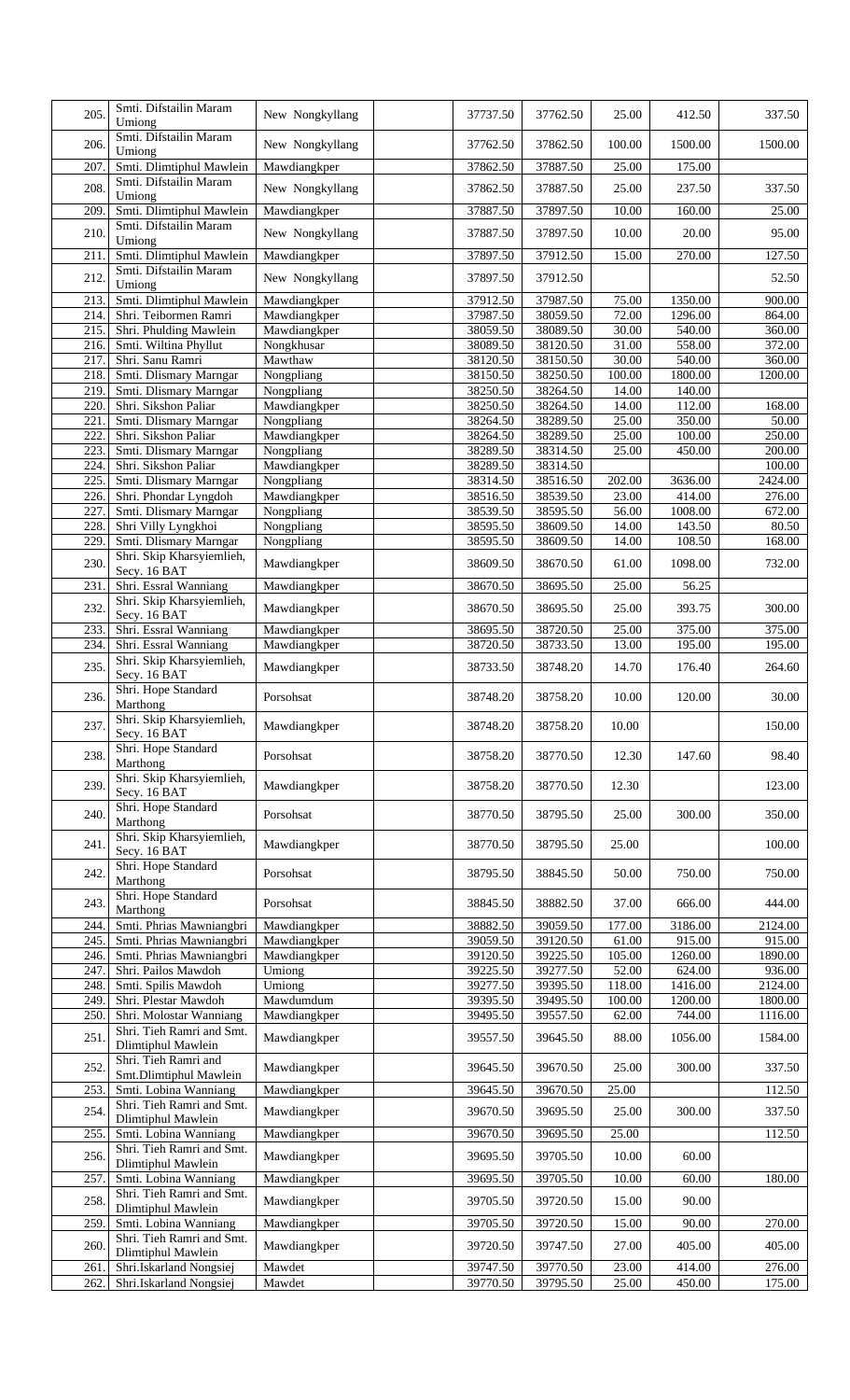| 263          | Smti. Lobina Wanniang                                 | Mawdiangkper                 | 39770.50             | 39795.50             | 25.00           |                  | 125.00           |
|--------------|-------------------------------------------------------|------------------------------|----------------------|----------------------|-----------------|------------------|------------------|
| 264.         | Shri.Iskarland Nongsiej                               | Mawdet                       | 39795.50             | 39820.50             | 25.00           | 225.00           | 25.00            |
| 265          | Smti. Lobina Wanniang                                 | Mawdiangkper                 | 39795.50             | 39820.50             | 25.00           | 150.00           | 350.00           |
| 266.         | Smti. Lobina Wanniang                                 | Mawdiangkper                 | 39820.50             | 39845.50             | 25.00           | 300.00           | 450.00           |
| 267          | Smti. Lobina Wanniang                                 | Mawdiangkper<br>Mawdiangkper | 39845.50<br>39895.50 | 39895.50             | 50.00<br>18.00  | 750.00<br>270.00 | 750.00<br>270.00 |
| 268.<br>269  | Smti. Lobina Wanniang<br>Smti. Phrias Mawniangbri     | Mawdiangkper                 | 39913.50             | 39913.50<br>40031.50 | 118.00          | 1416.00          | 2124.00          |
| 270.         | Smti. Sistina Khardewsaw                              | Mawdiangkper                 | 40031.50             | 40125.50             | 94.00           | 1128.00          | 1692.00          |
|              | Smti. Shaldres                                        |                              |                      |                      |                 |                  |                  |
| 271          | Khardewsaw                                            | Mawdiangkper                 | 40125.50             | 40165.50             | 40.00           | 480.00           | 720.00           |
| 272          | Smti. Biolis Khardewsaw                               | Mawdiangkper                 | 40165.50             | 40230.50             | 65.00           | 780.00           | 1170.00          |
| 273          | Smti. Sistina Khardewsaw                              | Mawdiangkper                 | 40230.50             | 40377.50             | 147.00          | 1764.00          | 2646.00          |
| 274          | Smti. Rosemary<br>Wanniang                            | Mawdiangkper                 | 40377.50             | 40445.50             | 68.00           | 816.00           | 1224.00          |
| 275.         | Smti. Tweldaris<br>L.Tongkhar                         | Mawdumdum                    | 40445.50             | 40470.50             | 25.00           | 300.00           | 200.00           |
| 276.         | Smti. Rosemary<br>Wanniang                            | Mawdiangkper                 | 40445.50             | 40470.50             | 25.00           |                  | 250.00           |
| 277          | Smti. Tweldaris<br>L.Tongkhar                         | Mawdumdum                    | 40470.50             | 40495.50             | 25.00           | 300.00           | 412.50           |
| 278.         | Smti. Rosemary<br>Wanniang                            | Mawdiangkper                 | 40470.50             | 40495.50             | 25.00           |                  | 37.50            |
| 279          | Smti. Tweldaris<br>L.Tongkhar                         | Mawdumdum                    | 40495.50             | 40520.50             | 25.00           | 300.00           | 437.50           |
| 280.         | Smti. Rosemary<br>Wanniang                            | Mawdiangkper                 | 40495.50             | 40520.50             | 25.00           |                  | 12.50            |
| 281          | Smti. Phulti Wanniang                                 | Mawdiangkper                 | 40520.50             | 40543.50             | 23.00           | 310.50           | 379.50           |
| 282          | Smti. Phulti Wanniang                                 | Mawdiangkper                 | 40543.50             | 40700.50             | 157.00          | 2355.00          | 2355.00          |
| 283          | Smti. Phulti Wanniang                                 | Mawdiangkper                 | 40700.50             | 40727.50             | 27.00           | 445.50           | 364.50           |
| 284          | Shri. Slandar Mawlein                                 | Tiehthawiar                  | 40727.50             | 40820.50             | 93.00           | 1674.00          | 1116.00          |
| 285          | Shri. Molostar Wanniang                               | Mawdiangkper                 | 40820.50             | 40888.50             | 68.00           | 1224.00          | 816.00           |
| 286.         | Shri. Molostar Wanniang<br>Smti. Tweldaris            | Mawdiangkper                 | 40888.50             | 40970.50             | 82.00           | 1476.00          | 984.00           |
| 287          | L.Tongkhar<br>Smti. Tweldaris                         | Mawdumdum                    | 40970.50             | 41020.50             | 50.00           | 900.00           | 600.00           |
| 288          | L.Tongkhar<br>Smti. Tweldaris                         | Mawdumdum                    | 41020.50             | 41045.50             | 25.00           | 450.00           | 300.00           |
| 289          | L.Tongkhar<br>Smti. Tweldaris                         | Mawdumdum                    | 41045.50             | 41195.50             | 150.00          | 2700.00          | 1800.00          |
| 290.<br>291  | L.Tongkhar<br>Smti. Sistina Khardewsaw                | Mawdumdum<br>Mawdiangkper    | 41195.50<br>41245.50 | 41245.50<br>41270.50 | 50.00<br>25.00  | 900.00<br>250.00 | 600.00           |
| 292.         | Smti. Mercy Wanniang                                  |                              | 41245.50             | 41270.50             | 25.00           | 200.00           | 300.00           |
| 293.         | Smti. Sistina Khardewsaw                              | Mawdiangkper<br>Mawdiangkper | 41270.50             | 41295.50             | 25.00           | 362.50           | 12.50            |
| 294          | Smti. Mercy Wanniang                                  | Mawdiangkper                 | 41270.50             | 41295.50             | 25.00           | 87.50            | 287.50           |
| 295.         | Smti. Sistina Khardewsaw                              | Mawdiangkper                 | 41295.50             | 41320.50             | 25.00           | 400.00           | 50.00            |
| 296.         | Smti. Mercy Wanniang                                  | Mawdiangkper                 | 41295.50             | 41320.50             | 25.00           | 50.00            | 287.50           |
| 297          | Smti. Sistina Khardewsaw                              | Mawdiangkper                 | 41320.50             | 41345.50             | 25.00           | 387.50           | 187.50           |
| 298.         | Smti. Mercy Wanniang                                  | Mawdiangkper                 | 41320.50             | 41345.50             | 25.00           | 62.50            | 150.00           |
| 299.         | Smti. Sistina Khardewsaw                              | Mawdiangkper                 | 41345.50             | 41370.50             | 25.00           | 262.50           |                  |
| 300.         | Smti. Mercy Wanniang                                  | Mawdiangkper                 | 41345.50             | 41370.50             | 25.00           | 112.50           | 375.00           |
| 301          | Smti. Sistina Khardewsaw                              | Mawdiangkper                 | 41370.50             | 41395.50             | 25.00           | 62.50            |                  |
| 302.         | Smti. Mercy Wanniang                                  | Mawdiangkper                 | 41370.50             | 41395.50             | 25.00           | 237.50           | 450.00           |
| 303.         | Smti. Mercy Wanniang                                  | Mawdiangkper                 | 41395.50             | 41420.50             | 25.00           | 300.00           | 450.00           |
| 304.         | Shri. Essral Wanniang                                 | Mawdiangkper                 | 41420.50             | 41520.50             | 100.00          | 1200.00          | 1800.00          |
| 305.         | Shri. Iskarland Nongsiej                              | Mawdet                       | 41520.50             | 41545.50             | 25.00           | 75.00            |                  |
| 306.         | Shri. Essral Wanniang                                 | Mawdiangkper                 | 41520.50             | 41545.50             | 25.00           | 225.00           | 450.00           |
| 307          | Shri. Iskarland Nongsiej                              | Mawdet                       | 41545.50             | 41565.50             | 20.00           | 240.00           | 60.00            |
| 308.         | Shri. Essral Wanniang                                 | Mawdiangkper                 | 41545.50             | 41565.50             | 20.00           | 60.00            | 240.00           |
| 309          | Shri. Iskarland Nongsiej                              | Mawdet                       | 41565.50             | 41570.50             | 5.00            | 90.00            | 30.00            |
| 310.         | Smti. Dlismary Marngar                                | Nongpliang                   | 41565.50             | 41570.50             | 5.00            |                  | 30.00            |
| 311<br>312   | Shri. Iskarland Nongsiej                              | Mawdet                       | 41570.50             | 41595.50             | 25.00           | 450.00           | 225.00           |
| 313.         | Smti. Dlismary Marngar<br>Shri. Iskarland Nongsiej    | Nongpliang<br>Mawdet         | 41570.50<br>41595.50 | 41595.50<br>41663.50 | 25.00<br>68.00  | 1224.00          | 75.00<br>816.00  |
|              | Shri. Tieh Ramri and Smt.                             |                              |                      |                      |                 |                  |                  |
| 314.         | Dlimtiphul Mawlein<br>Shri. Tieh Ramri and Smt.       | Mawdiangkper                 | 41663.50             | 41820.50             | 157.00          | 2826.00          | 1884.00          |
| 315.         | <b>Dlimtiphul Mawlein</b><br>Smti. Blintiphul Mawlein | Mawdiangkper                 | 41820.50             | 41888.50             | 68.00           | 1224.00          | 816.00           |
| 316.         | and Shri. Welcomefirst<br>Marbaniang                  | Mawdiangkper                 | 41888.50             | 41930.50             | 42.00           | 756.00           | 504.00           |
| 317          | Smti. Piorlin Mawlein                                 | Mawdiangkper                 | 41930.50             | 41945.50             | 15.00           | 270.00           | 180.00           |
| 318.         | Smti. Twianty Mawlein                                 | Mawdiangkper                 | 41945.50             | 41957.50             | 12.00           | 66.00            |                  |
| 319          | Smti. Piorlin Mawlein                                 | Mawdiangkper                 | 41945.50             | 41957.50             | 12.00           | 150.00           | 144.00           |
| 320.         | Smti. Twianty Mawlein                                 | Mawdiangkper                 | 41957.50             | 41970.50             | 13.00           | 188.50           |                  |
| 321          | Smti. Piorlin Mawlein                                 | Mawdiangkper                 | 41957.50             | 41970.50             | 13.00           | 45.50            | 156.00           |
| 322          | Smti. Twianty Mawlein                                 | Mawdiangkper                 | 41970.50             | 41995.50             | 25.00           | 450.00           | 150.00           |
| 323.         | Smti. Piorlin Mawlein                                 | Mawdiangkper                 | 41970.50             | 41995.50             |                 |                  | 150.00           |
| 324.<br>325. | Smti. Twianty Mawlein<br>Smti. Piorlin Mawlein        | Mawdiangkper                 | 41995.50<br>41995.50 | 42020.50             | 25.00           | 450.00           | 150.00<br>150.00 |
| 326.         | Smti. Twianty Mawlein                                 | Mawdiangkper<br>Mawdiangkper | 42020.50             | 42020.50<br>42120.50 | 25.00<br>100.00 | 1800.00          | 1200.00          |
|              |                                                       |                              |                      |                      |                 |                  |                  |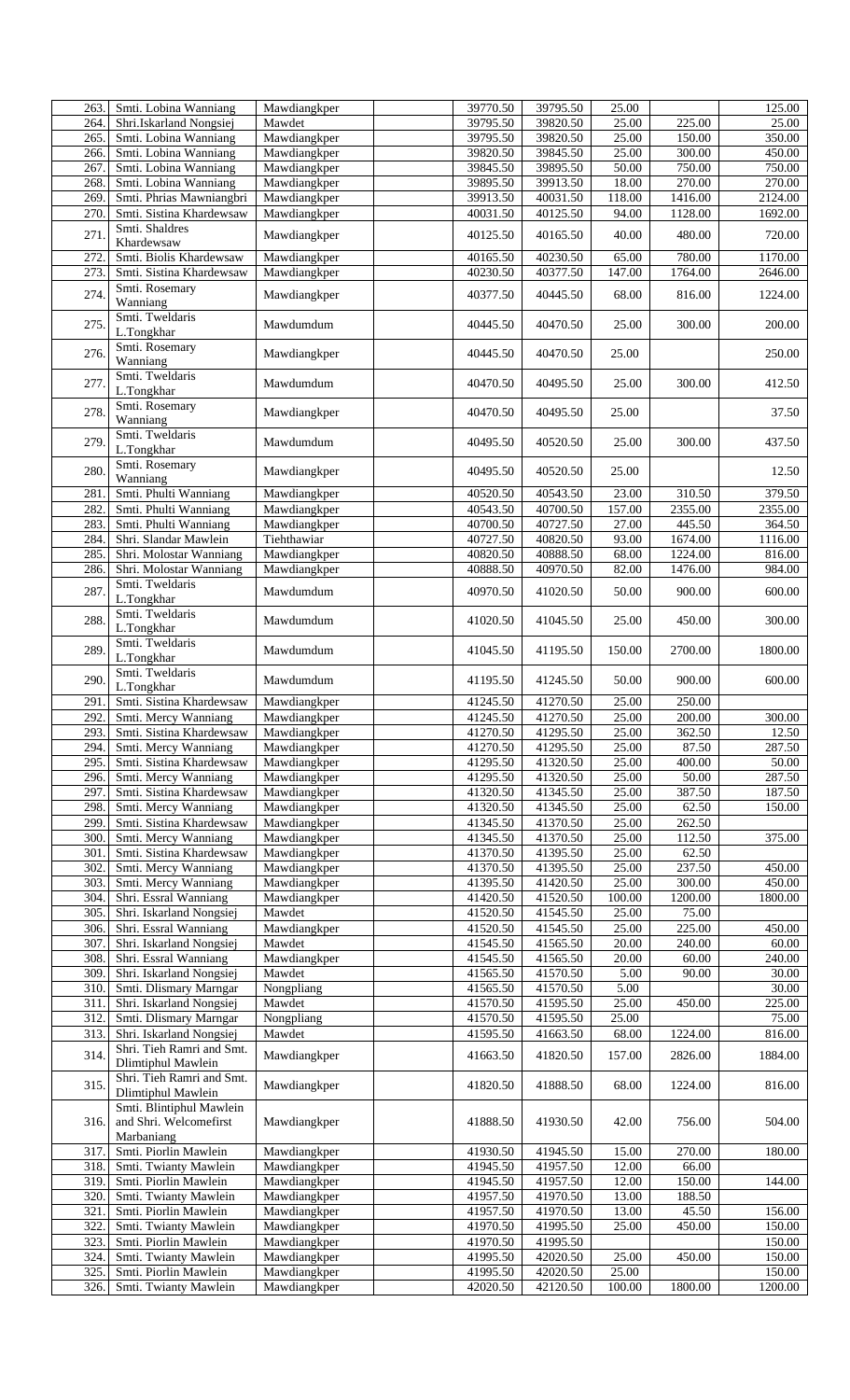| 327              | Smti. Iftiphul Mawdoh     | Umiong           | 42120.50 | 42220.50 | 100.00  | 1800.00  | 1200.00            |
|------------------|---------------------------|------------------|----------|----------|---------|----------|--------------------|
| 328.             | Smti. Stailin Mawdoh      | Umiong           | 42220.50 | 42380.50 | 160.00  | 2880.00  | 1920.00            |
| 329.             | Shri Iskarland Nongsiej   | New Nongkhusar   | 42380.50 | 42420.50 | 40.00   | 720.00   | 480.00             |
| 330.             | Shri Iskarland Nongsiej   | New Nongkhusar   | 42420.50 | 42485.50 | 65.00   | 975.00   | 975.00             |
|                  | Smti. Spialdaris L.       |                  |          |          |         |          |                    |
| 331.             | Mawdoh                    | Kynshi Mawria    | 42485.50 | 42496.50 | 11.00   | 132.00   | 198.00             |
|                  | Smti. Spialdaris L.       |                  |          |          |         |          |                    |
| 332              | Mawdoh                    | Kynshi Mawria    | 42496.50 | 42556.50 | 60.00   | 900.00   | 900.00             |
|                  |                           |                  |          |          |         |          |                    |
| 333              | Smti. Libon Mawdoh        | Umiong           | 42556.50 | 42673.50 | 117.00  | 2106.00  | 1404.00            |
| 334.             | Shri. Stendar Rngaid      | Nongpliang       | 42673.50 | 42696.50 | 23.00   | 115.00   | 310.50             |
| 335.             | Smti. Libon Mawdoh        | Umiong           | 42673.50 | 42696.50 | 23.00   | 264.50   |                    |
| 336.             | Shri. Stendar Rngaid      | Nongpliang       | 42696.50 | 42721.50 | 25.00   | 312.50   |                    |
| 337              | Smti. Libon Mawdoh        | Umiong           | 42696.50 | 42721.50 | 25.00   | 62.50    | 375.00             |
| 338.             | Shri. Stendar Rngaid      | Nongpliang       | 42721.50 | 42746.50 | 25.00   | 262.50   |                    |
| 339.             | Smti. Libon Mawdoh        | Umiong           | 42721.50 | 42746.50 | 25.00   | 150.00   | 337.50             |
| $\overline{340}$ | Shri. Stendar Rngaid      | Nongpliang       | 42746.50 | 42771.50 | 25.00   | 75.00    |                    |
| 341              | Smti. Libon Mawdoh        | Umiong           | 42746.50 | 42771.50 | 25.00   | 300.00   | 300.00             |
| 342              | Smti. Kwialdaris Mawdoh   | Umiong           | 42771.50 | 42921.50 | 150.00  | 2700.00  | 1800.00            |
| 343.             | Smti. Libon Mawdoh        | Umiong           | 42921.50 | 43013.50 | 92.00   | 1656.00  | 1104.00            |
|                  |                           |                  |          |          |         |          |                    |
| 344.             | Smti. Iftiphul Mawdoh     | Umiong           | 43013.50 | 43114.50 | 101.00  | 1818.00  | 1212.00            |
| 345              | Smti. Kwialdaris Mawdoh   | Umiong           | 43114.50 | 43244.50 | 130.00  | 2340.00  | 1560.00            |
| 346.             | Shri Westarlan Kharbani   | Mawdiangkper     | 43244.50 | 43299.50 | 55.00   | 990.00   | 660.00             |
| 347.             | Shri. Plestar Mawdoh      | Mawdumdum        | 43299.50 | 43431.50 | 132.00  | 2376.00  | 1584.00            |
| 348.             | Shri. Plestar Mawdoh      | Mawdumdum        | 43431.50 | 43471.50 | 40.00   | 720.00   | 480.00             |
| 349.             | Smti. Libon Mawdoh        | Umiong           | 43471.50 | 43571.50 | 100.00  | 1800.00  | 1200.00            |
| 350.             | Shri. Medar Shangdiar     | Mawdiangkper     | 43571.50 | 43608.50 | 37.00   | 666.00   | 444.00             |
| 351              | Shri. Phondar Mawdoh      | Mawdiangkper     | 43608.50 | 43721.50 | 113.00  | 2034.00  | 1356.00            |
| 352              | Smti. Kwieldaris Mawdoh   | Umiong           | 43721.50 | 43837.50 | 116.00  | 2088.00  | 1392.00            |
| 353.             | Shri. Plestar Mawdoh      | Mawdumdum        | 43837.50 | 44163.50 | 326.00  | 5868.00  | 3912.00            |
| 354.             | Shri. Plestar Mawdoh      | Mawdumdum        | 44163.50 | 44271.50 | 108.00  | 1944.00  | 1296.00            |
|                  |                           |                  |          |          |         |          | 187.50             |
| 355.             | Shri. Plestar Mawdoh      | Mawdumdum        | 44271.50 | 44296.50 | 25.00   | 450.00   |                    |
| 356.             | Shri. Morningstar         | Nongkyllang      | 44271.50 | 44296.50 | 25.00   |          | 112.50             |
|                  | Marbaniang                |                  |          |          |         |          |                    |
| 357              | Shri. Plestar Mawdoh      | Mawdumdum        | 44296.50 | 44321.50 | 25.00   | 387.50   | 37.50              |
| 358.             | Shri. Morningstar         | Nongkyllang      | 44296.50 | 44321.50 | 25.00   | 62.50    | 262.50             |
|                  | Marbaniang                |                  |          |          |         |          |                    |
| 359              | Shri. Plestar Mawdoh      | Mawdumdum        | 44321.50 | 44338.50 | 17.00   | 178.50   |                    |
| 360              | Shri. Morningstar         |                  | 44321.50 | 44338.50 | 17.00   | 127.50   | 204.00             |
|                  | Marbaniang                | Nongkyllang      |          |          |         |          |                    |
| 361              | Smti. Spilis Mawdoh       | Umiong           | 44338.50 | 44446.50 | 108.00  | 1944.00  | 1296.00            |
|                  |                           | Mawpayier        |          |          |         |          |                    |
| 362.             | Shri. Binglan Ramri       | (Patharphlang)   | 44446.50 | 44509.50 | 63.00   | 1134.00  | 756.00             |
|                  |                           | Mawpayier        |          |          |         |          |                    |
| 363.             | Shri. Rip Mawniangbri     | (Patharphlang)   | 44509.50 | 44614.50 | 105.00  | 1890.00  | 1260.00            |
|                  |                           | Mawpayier        |          |          |         |          |                    |
| 364.             | Shri. Rip Mawniangbri     | (Patharphlang)   | 44614.50 | 44777.50 | 163.00  | 2934.00  | 1956.00            |
|                  | Disputed between Smti.    |                  |          |          |         |          |                    |
|                  |                           |                  |          |          |         |          |                    |
| 365.             | Sinolasubon Marbaniang    | Rambrai & Kynrud | 44777.50 | 46296.50 | 1519.00 | 26967.00 | 18303.00           |
|                  | & Smti. Trin Lyngdoh.     |                  |          |          |         |          |                    |
| 366.             | Shri. Morningstar         | Nongkyllang      | 46271.50 | 46296.50 | 25.00   |          | 300.00             |
|                  | Marbaniang                |                  |          |          |         |          |                    |
|                  | Disputed between Smti.    |                  |          |          |         |          |                    |
| 367.             | Sinolasubon Marbaniang    | Rambrai & Kynrud | 46296.50 | 46321.50 | 25.00   | 450.00   | 150.00             |
|                  | & Smti. Trin Lyngdoh.     |                  |          |          |         |          |                    |
|                  | Shri. Morningstar         |                  |          |          |         |          |                    |
| 368.             | Marbaniang                | Nongkyllang      | 46296.50 | 46321.50 | 25.00   |          | 150.00             |
|                  | Shri. Morningstar         |                  |          |          |         |          |                    |
| 369.             | Marbaniang                | Nongkyllang      | 46321.50 | 46371.50 | 50.00   | 900.00   | 600.00             |
|                  | Shri. Morningstar         |                  |          |          |         |          |                    |
| 370.             | Marbaniang                | Nongkyllang      | 46371.50 | 46446.50 | 75.00   | 1350.00  | 900.00             |
|                  | Shri. Morningstar         |                  |          |          |         |          |                    |
| 371.             | Marbaniang                | Nongkyllang      | 46446.50 | 46496.50 | 50.00   | 900.00   | 600.00             |
|                  | Shri. Morningstar         |                  |          |          |         |          |                    |
| 372              | Marbaniang                | Nongkyllang      | 46496.50 | 46596.50 | 100.00  | 1800.00  | 1200.00            |
|                  |                           |                  |          |          |         |          |                    |
| 373.             | Shri. Morningstar         | Nongkyllang      | 46596.50 | 46846.50 | 250.00  | 4500.00  | 3000.00            |
|                  | Marbaniang                |                  |          |          |         |          |                    |
| 374              | Shri. Bullstar Marbaniang | R.L.Iew Rambrai  | 46846.50 | 47021.50 | 175.00  | 3150.00  | 2100.00            |
| 375.             | Shri. Bullstar Marbaniang | R.L.Iew Rambrai  | 47021.50 | 47028.50 | 7.00    | 126.00   | $\overline{42.00}$ |
| 376.             | Shri. Stendar Rngaid      | Nongpliang       | 47021.50 | 47028.50 | 7.00    |          | 42.00              |
| 377              | Shri. Bullstar Marbaniang | R.L.Iew Rambrai  | 47028.50 | 47046.50 | 18.00   | 162.00   |                    |
| 378.             | Shri. Stendar Rngaid      | Nongpliang       | 47028.50 | 47046.50 | 18.00   | 108.00   | 270.00             |
| 379              | Shri. Stendar Rngaid      | Nongpliang       | 47046.50 | 47071.50 | 25.00   | 300.00   | 450.00             |
| 380.             | Shri. Bullstar Marbaniang | R.L.Iew Rambrai  | 47071.50 | 47096.50 | 25.00   | 112.50   |                    |
| 381              | Shri. Stendar Rngaid      | Nongpliang       | 47071.50 | 47096.50 | 25.00   | 187.50   | 450.00             |
| 382.             | Shri. Bullstar Marbaniang | R.L.Iew Rambrai  | 47096.50 | 47103.50 | 7.00    | 73.50    |                    |
| 383.             | Shri. Stendar Rngaid      | Nongpliang       | 47096.50 | 47103.50 | 7.00    | 10.50    | 126.00             |
| 384.             |                           | Mawdiangkper     | 47103.50 |          | 25.00   |          | 12.50              |
|                  | Shri. Molostar Wanniang   |                  |          | 47128.50 |         | 375.00   |                    |
| 385.             | Shri. Stendar Rngaid      | Nongpliang       | 47103.50 | 47128.50 | 25.00   |          | 362.50             |
| 386<br>387       | Shri. Molostar Wanniang   | Mawdiangkper     | 47128.50 | 47153.50 | 25.00   | 450.00   | 162.50             |
|                  | Shri. Stendar Rngaid      | Nongpliang       | 47128.50 | 47153.50 | 25.00   |          | 137.50             |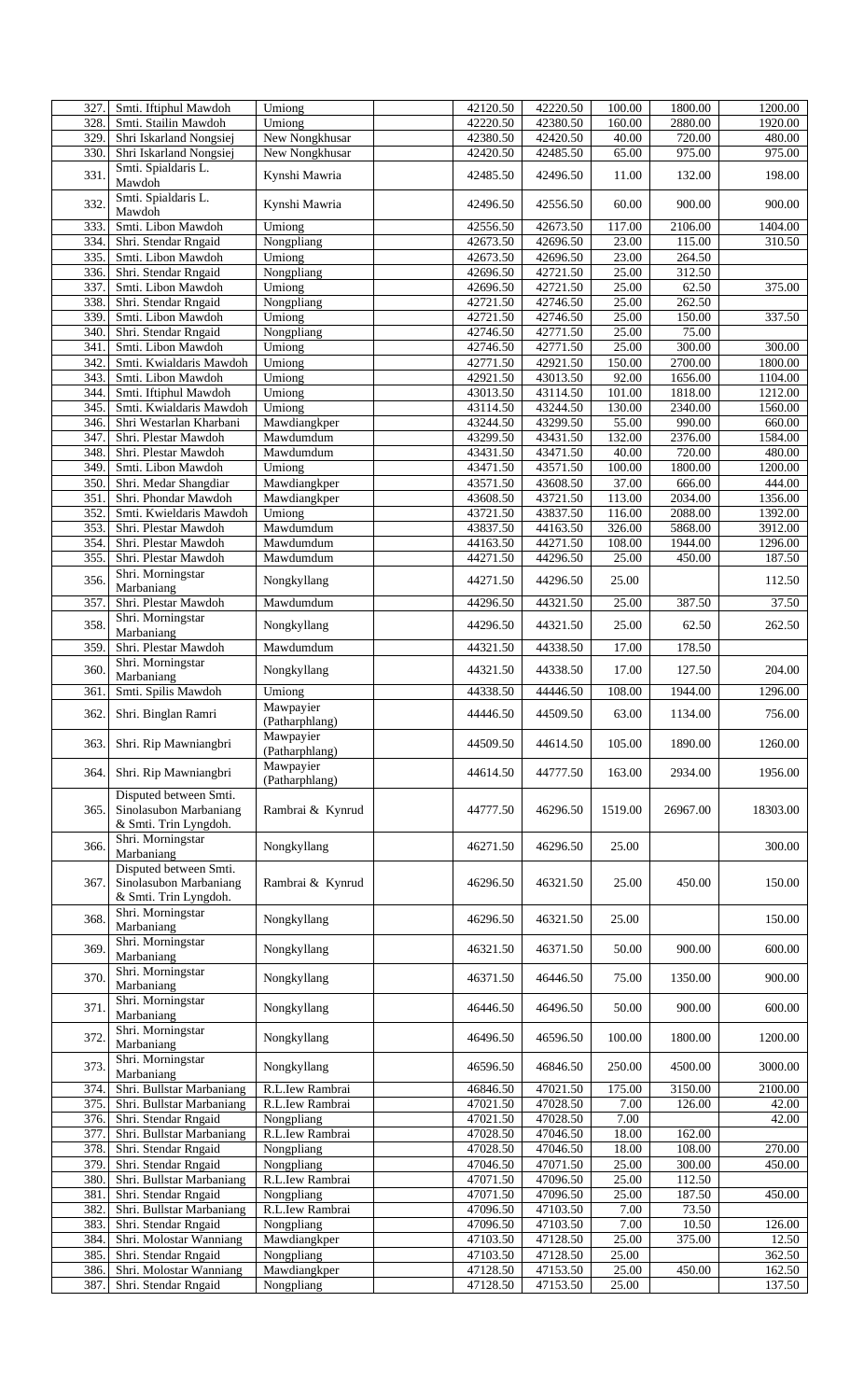| 388  | Shri. Molostar Wanniang                       | Mawdiangkper                    |                   | 47153.50 | 47178.50 | 25.00   | 450.00   | 300.00   |
|------|-----------------------------------------------|---------------------------------|-------------------|----------|----------|---------|----------|----------|
| 389  | Shri. Molostar Wanniang                       | Mawdiangkper                    |                   | 47178.50 | 47203.50 | 25.00   | 450.00   | 200.00   |
|      | Shri. Sixshon Paliar                          |                                 |                   |          |          |         |          |          |
| 390  |                                               | Mawdiangkper                    |                   | 47178.50 | 47203.50 | 25.00   |          | 100.00   |
| 391  | Shri. Molostar Wanniang                       | Mawdiangkper                    |                   | 47203.50 | 47228.50 | 25.00   | 375.00   | 50.00    |
| 392  | Shri. Sixshon Paliar                          | Mawdiangkper                    |                   | 47203.50 | 47228.50 | 25.00   |          | 325.00   |
| 393  | Shri. Molostar Wanniang                       | Mawdiangkper                    |                   | 47228.50 | 47253.50 | 25.00   | 150.00   |          |
| 394  | Shri. Sikshon Paliar                          | Mawdiangkper                    |                   | 47253.50 | 47278.50 | 25.00   | 150.00   | 450.00   |
| 395  | Shri. Sikshon Paliar                          |                                 |                   | 47278.50 | 47295.50 | 17.00   | 204.00   | 306.00   |
|      |                                               | Mawdiangkper                    |                   |          |          |         |          |          |
| 396  | Shri. Iskarland Nongsiej                      | Mawdet                          |                   | 47295.50 | 47303.50 | 8.00    | 96.00    | 144.00   |
| 397  | Shri. Iskarland Nongsiej                      | Mawdet                          |                   | 47303.50 | 47353.50 | 50.00   | 600.00   | 900.00   |
| 398  | Shri. Iskarland Nongsiej                      | Mawdet                          |                   | 47353.50 | 47415.50 | 62.00   | 930.00   | 930.00   |
| 399  |                                               |                                 |                   |          |          |         |          |          |
|      | Smti. Wentina Mawlein                         | Mawdumdum                       |                   | 47415.50 | 47536.50 | 121.00  | 2178.00  | 1452.00  |
| 400  | Smti. Linda Mawlein                           | Nongkyllang                     |                   | 47536.50 | 47553.50 | 17.00   | 306.00   | 204.00   |
| 401  | Smti. Lamlynti Mawlein                        | Nongkyllang                     |                   | 47553.50 | 47614.50 | 61.00   | 1098.00  | 732.00   |
|      | Smti. Bildaris                                |                                 |                   |          |          |         |          |          |
| 402  | Khardewsaw                                    | Rambrai                         |                   | 47614.50 | 47719.50 | 105.00  | 1890.00  | 1260.00  |
|      |                                               |                                 |                   |          |          |         |          |          |
| 403  | Smti. Lamlynti Mawlein                        | Nongkyllang                     |                   | 47719.50 | 47753.50 | 34.00   | 510.00   | 510.00   |
| 404  | Smti. Lamlynti Mawlein                        | Nongkyllang                     |                   | 47753.50 | 47849.50 | 96.00   | 1152.00  | 1728.00  |
| 405  | Shri. Iskarland Nongsiej                      | Mawdet                          |                   | 47849.50 | 47928.50 | 79.00   | 1066.50  | 1303.50  |
|      |                                               |                                 |                   |          | 48003.50 | 75.00   | 1237.50  |          |
| 406  | Shri. Iskarland Nongsiej                      | Mawdet                          |                   | 47928.50 |          |         |          | 1012.50  |
| 407  | Shri. Iskarland Nongsiej                      | Mawdet                          |                   | 48003.50 | 48049.50 | 46.00   | 690.00   | 690.00   |
| 408  | Smti. Linda Mawlein                           | Nongkyllang                     |                   | 48049.50 | 48065.50 | 16.00   | 192.00   | 288.00   |
| 409  | Smti. Linda Mawlein                           | Nongkyllang                     |                   | 48065.50 | 48088.50 | 23.00   | 310.50   | 379.50   |
|      |                                               |                                 |                   |          |          |         | 825.00   | 675.00   |
| 410  | Smti. Linda Mawlein                           | Nongkyllang                     |                   | 48088.50 | 48138.50 | 50.00   |          |          |
| 411  | Smti. Linda Mawlein                           | Nongkyllang                     |                   | 48138.50 | 48188.50 | 50.00   | 750.00   | 750.00   |
| 412  | Smti. Linda Mawlein                           | Nongkyllang                     |                   | 48188.50 | 48376.00 | 187.50  | 2250.00  | 3375.00  |
|      | Disputed between Smti.                        |                                 |                   |          |          |         |          |          |
|      |                                               |                                 |                   |          |          |         |          |          |
| 413. | Sinolasubon Marbaniang                        | Rambrai & Kynrud                |                   | 48376.00 | 48901.00 | 525.00  | 6300.00  | 9450.00  |
|      | & Smti. Trin Lyngdoh.                         |                                 |                   |          |          |         |          |          |
| 414  | Smti. Dlismary Marngar                        | Nongpliang                      |                   | 48901.00 | 49148.00 | 247.00  | 2964.00  | 4446.00  |
| 415  | Smti. Amabilis Marngar                        | Nongpliang                      |                   | 49148.00 | 49333.00 | 185.00  | 2220.00  | 3330.00  |
|      |                                               |                                 |                   |          |          |         |          |          |
| 416. | Smti. Albina Marngar                          | Nongpliang                      |                   | 49333.00 | 49518.00 | 185.00  | 2775.00  | 2775.00  |
| 417  | Smti. Aistamon Marngar                        | Nongpliang                      |                   | 49518.00 | 49703.00 | 185.00  | 3330.00  | 2220.00  |
| 418  | Shri. Klemensius Marngar                      | Nongpliang                      |                   | 49703.00 | 49888.00 | 185.00  | 3330.00  | 2220.00  |
| 419  | Smti.Skiallina Marngar                        | Nongpliang                      |                   | 49888.00 | 49913.00 | 25.00   | 375.00   | 375.00   |
|      |                                               |                                 |                   |          |          |         |          |          |
|      |                                               |                                 |                   |          |          |         |          |          |
|      | Disputed between Raid                         |                                 |                   |          |          |         |          | 49941.00 |
| 420. | Hima Rambrai & Smti.                          | Mawdet                          |                   | 49913.00 | 52687.50 | 2774.5  | 33294.00 |          |
|      | Nita Khongwir                                 |                                 |                   |          |          |         |          |          |
|      |                                               |                                 |                   |          |          |         |          |          |
|      | Disputed between Raid                         |                                 | Shri. S           |          |          |         |          |          |
| 421. | Hima Rambrai & Smti.                          | Rambrai & Shillong              | Lyngdoh           | 52687.50 | 52762.50 | 75.00   | 1125.00  | 1125.00  |
|      | Nita Khongwir                                 |                                 |                   |          |          |         |          |          |
|      | Disputed between Raid                         |                                 |                   |          |          |         |          |          |
|      |                                               |                                 |                   |          |          |         |          |          |
| 422. | Hima Rambrai & Smti.                          | Rambrai & Shillong              |                   | 52762.50 | 52912.50 | 150.00  | 2700.00  | 1800.00  |
|      | Nita Khongwir                                 |                                 |                   |          |          |         |          |          |
|      | Disputed between Raid                         |                                 |                   |          |          |         |          |          |
| 423. | Hima Rambrai & Smti.                          | Rambrai & Shillong              | Shri. Jespar      | 52912.50 | 53137.50 | 225.00  | 4050.00  | 2700.00  |
|      |                                               |                                 | Ramri             |          |          |         |          |          |
|      | Nita Khongwir                                 |                                 |                   |          |          |         |          |          |
|      | Disputed between Raid                         |                                 |                   |          |          |         |          |          |
| 424. | Hima Rambrai & Smti.                          | Rambrai & Shillong              |                   | 53137.50 | 59107.50 | 5970.00 | 97372.50 | 81727.50 |
|      | Nita Khongwir                                 |                                 |                   |          |          |         |          |          |
|      |                                               |                                 |                   |          |          |         |          |          |
|      | Disputed between Raid                         | Rambrai & Shillong              | Shri.             |          |          |         |          |          |
| 425. | Hima Rambrai & Smti.                          | (Mawdiangkper)                  | Sikshon           | 59107.50 | 59307.50 | 200.00  | 2400.00  | 3600.00  |
|      | Nita Khongwir                                 |                                 | Paliar            |          |          |         |          |          |
|      | Disputed between Raid                         |                                 |                   |          |          |         |          |          |
|      |                                               |                                 |                   |          |          |         |          |          |
| 426. | Hima Rambrai & Smti.                          | Rambrai & Shillong              |                   | 59307.50 | 60307.50 | 3950.00 | 47400.00 | 71100.00 |
|      | Nita Khongwir                                 |                                 |                   |          |          |         |          |          |
|      | Disputed between Raid                         |                                 |                   |          |          |         |          |          |
| 427. | Hima Rambrai & Smti.                          | Rambrai & Shillong              | Smti. Marin       | 63257.50 | 63307.50 | 50.00   | 600.00   | 900.00   |
|      |                                               | (Kyrshai)                       | Marak             |          |          |         |          |          |
|      | Nita Khongwir                                 |                                 |                   |          |          |         |          |          |
|      | Disputed between Raid                         |                                 |                   |          |          |         |          |          |
| 428. | Hima Rambrai & Smti.                          | Rambrai & Shillong              |                   | 63307.50 | 65392.50 | 2085.00 | 33480.00 | 29070.00 |
|      | Nita Khongwir                                 |                                 |                   |          |          |         |          |          |
|      | Disputed between Raid                         |                                 | Shri.             |          |          |         |          |          |
|      |                                               |                                 |                   |          |          |         |          |          |
| 429. | Hima Rambrai & Smti.                          | Rambrai & Shillong              | Khawar            | 65392.50 | 65542.50 | 150.00  | 2700.00  | 1800.00  |
|      | Nita Khongwir                                 |                                 | Rongrin           |          |          |         |          |          |
|      | Disputed between Raid                         |                                 |                   |          |          |         |          |          |
| 430. | Hima Rambrai & Smti.                          |                                 |                   |          |          | 150.00  | 2700.00  |          |
|      |                                               | Rambrai & Shillong              |                   | 65542.50 | 65617.50 |         |          | 1800.00  |
|      | Nita Khongwir                                 | (Kyrshai)                       |                   |          |          |         |          |          |
|      | Disputed between Raid                         |                                 |                   |          |          |         |          |          |
| 431. | Hima Rambrai & Smti.                          | Rambrai & Shillong              | Shri. Rabiel      | 65692.50 | 65767.50 | 75.00   | 1350.00  | 900.00   |
|      | Nita Khongwir                                 | (Kyrshai)                       | Wahlang           |          |          |         |          |          |
|      |                                               |                                 |                   |          |          |         |          |          |
|      | Disputed between Raid                         | Rambrai &                       | Shri. Lomi        |          |          |         |          |          |
| 432. | Hima Rambrai & Smti.                          |                                 | Shar              | 65767.50 | 65842.50 | 75.00   | 1350.00  | 900.00   |
|      | Nita Khongwir                                 | Shillong(Kyrshai)               |                   |          |          |         |          |          |
|      | Disputed between Raid                         |                                 | Smti.             |          |          |         |          |          |
| 433. |                                               | Rambrai & Shillong              |                   |          |          |         |          |          |
|      |                                               |                                 |                   |          |          |         |          |          |
|      | Hima Rambrai & Smti.                          |                                 | Phrotima          | 65842.50 | 65917.50 | 75.00   | 1350.00  | 900.00   |
|      | Nita Khongwir                                 | (Kyrshai)                       | Rabha             |          |          |         |          |          |
|      |                                               |                                 |                   |          |          |         |          |          |
| 434. | Disputed between Raid<br>Hima Rambrai & Smti. | Rambrai & Shillong<br>(Kyrshai) | Smti.<br>Phrotima | 65917.50 | 65967.50 | 50.00   | 900.00   | 600.00   |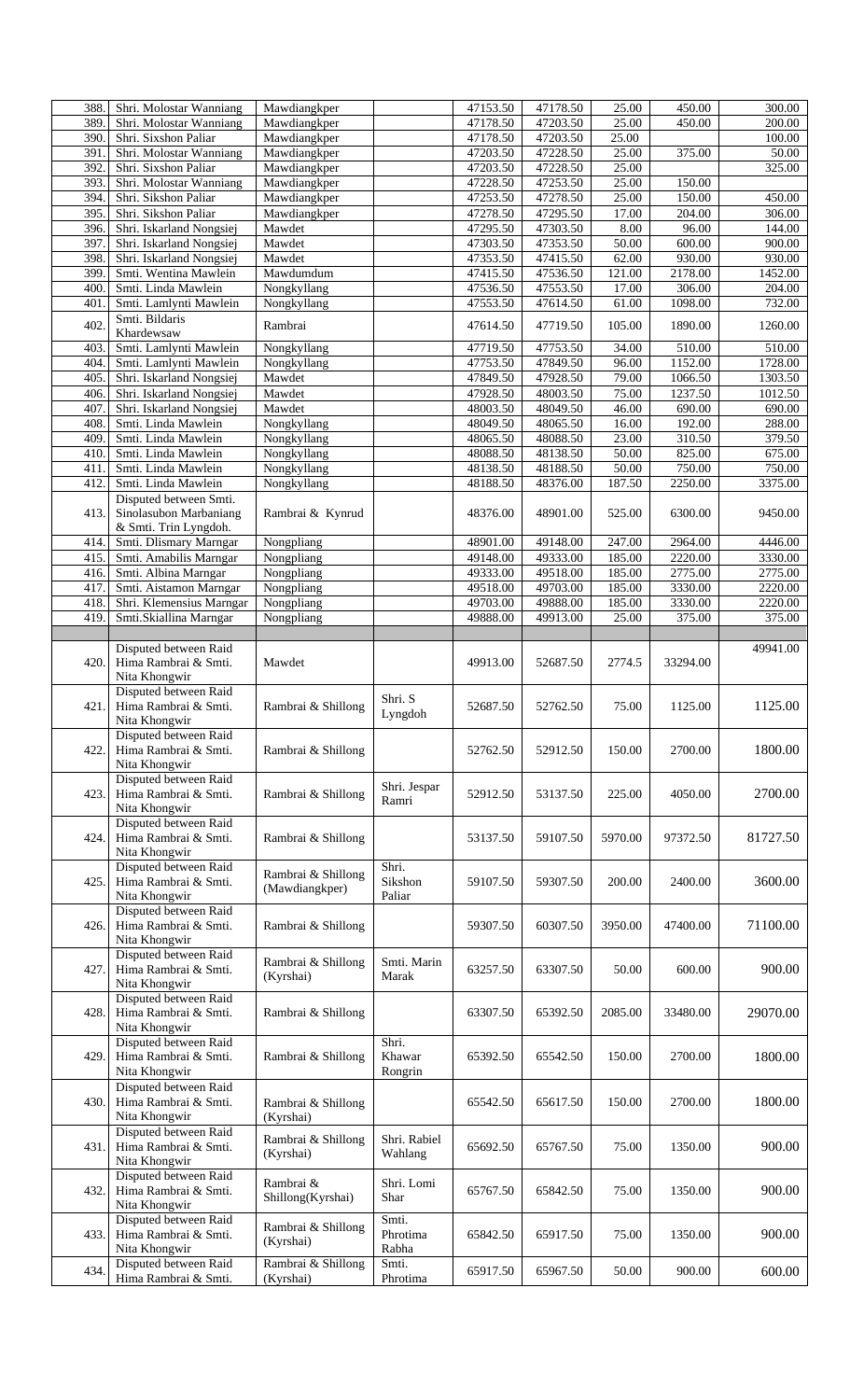|      | Nita Khongwir                                                  |                                   | Rabha                            |          |          |         |          |          |
|------|----------------------------------------------------------------|-----------------------------------|----------------------------------|----------|----------|---------|----------|----------|
| 435. | Disputed between Raid<br>Hima Rambrai & Smti.<br>Nita Khongwir | Rambrai & Shillong                |                                  | 65967.50 | 66092.50 | 125.00  | 2250.00  | 1500.00  |
| 436. | Disputed between Raid<br>Hima Rambrai & Smti.<br>Nita Khongwir | Rambrai & Shillong<br>(Kyrshai)   | Smti. Binis<br>Sohshang          | 66092.50 | 66692.50 | 600.00  | 10800.00 | 7200.00  |
| 437. | Disputed between Raid<br>Hima Rambrai & Smti.<br>Nita Khongwir | Rambrai & Shillong                |                                  | 66692.50 | 67067.50 | 375.00  | 6750.00  | 4500.00  |
| 438. | Disputed between Raid<br>Hima Rambrai & Smti.<br>Nita Khongwir | Rambrai & Shillong<br>(Nongspung) | Smti. Lodia<br>Marthong          | 67067.50 | 67092.50 | 25.00   | 450.00   | 300.00   |
| 439. | Disputed between Raid<br>Hima Rambrai & Smti.<br>Nita Khongwir | Rambrai & Shillong<br>(Nongspung) | Smti. Lodia<br>Marthong          | 67092.50 | 67142.50 | 50.00   | 900.00   | 600.00   |
| 440. | Disputed between Raid<br>Hima Rambrai & Smti.<br>Nita Khongwir | Rambrai & Shillong                |                                  | 67142.50 | 67217.50 | 75.00   | 1350.00  | 900.00   |
| 441. | Disputed between Raid<br>Hima Rambrai & Smti.<br>Nita Khongwir | Rambrai & Shillong<br>(Nongstoin) | Shri.<br>Pharniwel<br>Pariong    | 67217.50 | 67242.50 | 25.00   | 450.00   | 300.00   |
| 442. | Disputed between Raid<br>Hima Rambrai & Smti.<br>Nita Khongwir | Rambrai & Shillong<br>(Nongspung) | Shri.<br>Medroling<br>Mawlieh    | 67242.50 | 67392.50 | 150.00  | 2700.00  | 1800.00  |
| 443. | Disputed between Raid<br>Hima Rambrai & Smti.<br>Nita Khongwir | Rambrai & Shillong                |                                  | 67392.50 | 67467.50 | 2650.00 | 47700.00 | 31800.00 |
| 444. | Disputed between Raid<br>Hima Rambrai & Smti.<br>Nita Khongwir | Rambrai &<br>Shillong(Kyrshai)    | Shri. Tep<br>Shianglong          | 70042.50 | 70092.50 | 50.00   | 900.00   | 600.00   |
| 445. | Disputed between Raid<br>Hima Rambrai & Smti.<br>Nita Khongwir | Rambrai & Shillong                |                                  | 70092.50 | 70192.50 | 100.00  | 1800.00  | 1200.00  |
| 446. | Disputed between Raid<br>Hima Rambrai & Smti.<br>Nita Khongwir | Rambrai & Shillong<br>(Kyrshai)   | Shri. Pil<br>Samakha             | 70192.50 | 70242.50 | 50.00   | 900.00   | 600.00   |
| 447. | Disputed between Raid<br>Hima Rambrai & Smti.<br>Nita Khongwir | Rambrai & Shillong<br>(Kyrshai)   | Shri. Pil<br>Samakha             | 70242.50 | 70392.50 | 150.00  | 2700.00  | 1800.00  |
| 448. | Disputed between Raid<br>Hima Rambrai & Smti.<br>Nita Khongwir | Rambrai & Shillong<br>(Kyrshai)   | Smti.<br>Phristina<br>Shianglong | 70392.50 | 70467.50 | 75.00   | 1237.50  | 1012.50  |
| 449. | Disputed between Raid<br>Hima Rambrai & Smti.<br>Nita Khongwir | Rambrai & Shillong<br>(Kyrshai)   | Smti.<br>Phristina<br>Shianglong | 70467.50 | 70492.50 | 25.00   | 375.00   | 375.00   |
| 450. | Disputed between Raid<br>Hima Rambrai & Smti.<br>Nita Khongwir | Rambrai & Shillong<br>(Kyrshai)   | Smti. Bilda<br>Khamdeit          | 70492.50 | 70517.50 | 25.00   | 375.00   | 375.00   |
| 451. | Disputed between Raid<br>Hima Rambrai & Smti.<br>Nita Khongwir | Rambrai & Shillong<br>(Kyrshai)   | Shri. Pil<br>Samakha             | 70517.50 | 70567.50 | 50.00   | 750.00   | 750.00   |
| 452. | Disputed between Raid<br>Hima Rambrai & Smti.<br>Nita Khongwir | Rambrai & Shillong<br>(Kyrshai)   | Bilda<br>Khymdeit                | 70567.50 | 70573.50 | 6.00    | 90.00    | 90.00    |
| 453. | Disputed between Raid<br>Hima Rambrai & Smti.<br>Nita Khongwir | Rambrai & Shillong<br>(Mawkohmah) | Rinkle<br>Marbaniang             | 70573.50 | 70592.50 | 19.00   | 285.00   | 285.00   |
| 454. | Disputed between Raid<br>Hima Rambrai & Smti.<br>Nita Khongwir | Rambrai & Shillong                |                                  | 70592.50 | 70617.50 | 25.00   | 375.00   | 375.00   |
| 455. | Disputed between Raid<br>Hima Rambrai & Smti.<br>Nita Khongwir | Rambrai & Shillong<br>(Kyrshai)   | Shri. Pil<br>Samakha             | 70617.50 | 70642.50 | 25.00   | 375.00   | 375.00   |
| 456. | Disputed between Raid<br>Hima Rambrai & Smti.<br>Nita Khongwir | Rambrai & Shillong<br>(Kyrshai)   | Shri. Pil<br>Samakha             | 70642.50 | 70667.50 | 25.00   | 375.00   | 375.00   |
| 457. | Disputed between Raid<br>Hima Rambrai & Smti.<br>Nita Khongwir | Rambrai & Shillong<br>(Kyrshai)   | Shri. Pil<br>Samakha             | 70667.50 | 70692.50 | 25.00   | 375.00   | 187.50   |
| 458. | Disputed between Raid<br>Hima Rambrai & Smti.<br>Nita Khongwir | Rambrai & Shillong<br>(Kyrshai)   | Smti.<br>Disciplined<br>Nongbak  | 70667.50 | 70692.50 |         |          | 187.50   |
| 459. | Disputed between Raid<br>Hima Rambrai & Smti.<br>Nita Khongwir | Rambrai & Shillong<br>(Kyrshai)   | Shri. Pil<br>Samakha             | 70692.50 | 70708.50 | 16.00   | 240.00   | 240.00   |
| 460. | Disputed between Raid<br>Hima Rambrai & Smti.<br>Nita Khongwir | Rambrai & Shillong                |                                  | 70708.50 | 70717.50 | 9.00    | 135.00   | 135.00   |
| 461. | Disputed between Raid<br>Hima Rambrai & Smti.<br>Nita Khongwir | Rambrai & Shillong                | Shri.<br>Spaindar<br>Nonglang.   | 70717.50 | 70767.50 | 50.00   | 750.00   | 750.00   |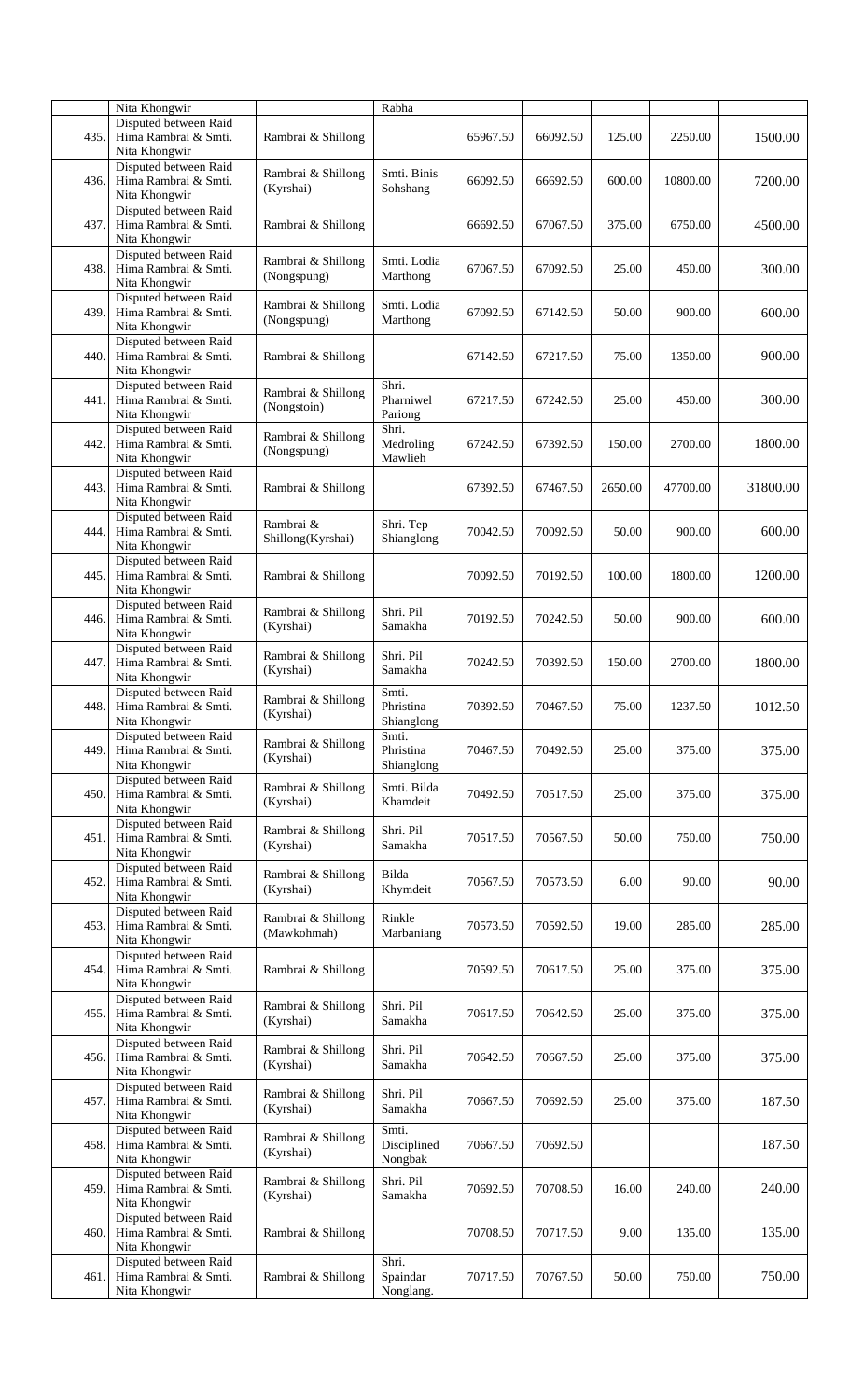| 462. | Disputed between Raid<br>Hima Rambrai & Smti.<br>Nita Khongwir | Rambrai & Shillong<br>(Kyrshai) | Shri.<br>Phristina<br>Shianglong                                                              | 70767.50 | 70792.50 | 25.00 | 375.00 | 375.00 |
|------|----------------------------------------------------------------|---------------------------------|-----------------------------------------------------------------------------------------------|----------|----------|-------|--------|--------|
| 463. | Disputed between Raid<br>Hima Rambrai & Smti.<br>Nita Khongwir | Rambrai & Shillong<br>(Kyrshai) | Smti.<br>Phristina<br>Shianglong<br>$(RHS)$ &<br>Smti.<br><b>Biioris</b><br>Kharbani<br>(LHS) | 70792.50 | 70817.50 | 25.00 | 375.00 | 375.00 |
| 464. | Disputed between Raid<br>Hima Rambrai & Smti.<br>Nita Khongwir | Rambrai & Shillong<br>(Kyrshai) | Smti.<br>Phristina<br>Shianglong<br>$(RHS)$ &<br>Smti.<br><b>Biioris</b><br>Kharbani<br>(LHS) | 70817.50 | 70842.50 | 25.00 | 375.00 | 375.00 |
| 465. | Disputed between Raid<br>Hima Rambrai & Smti.<br>Nita Khongwir | Rambrai & Shillong<br>(Kyrshai) | Shri. Biioris<br>Kharbani                                                                     | 70842.50 | 70867.50 | 25.00 | 375.00 | 375.00 |
| 466. | Disputed between Raid<br>Hima Rambrai & Smti.<br>Nita Khongwir | Rambrai &<br>Shillong(Kyrshai)  | Shri. Tep<br>Shianglong                                                                       | 70867.50 | 70886.50 | 19.00 | 285.00 | 285.00 |
| 467  |                                                                | (Kyrshai)                       | Smti. Maria<br>Bombina<br>Kharbani                                                            | 70867.50 | 70862.10 |       |        |        |
| 468. | Disputed between Raid<br>Hima Rambrai & Smti.<br>Nita Khongwir | Rambrai &<br>Shillong(Kyrshai)  | Shri. Tep<br>Shianglong                                                                       | 70886.50 | 70892.50 | 6.00  | 90.00  | 90.00  |
| 469. | Disputed between Raid<br>Hima Rambrai & Smti.<br>Nita Khongwir | Rambrai &<br>Shillong(Kyrshai)  | Smti. Maria<br>Bombina<br>Kharbani                                                            | 70892.50 | 70917.50 | 25.00 | 375.00 | 375.00 |
| 470. | Disputed between Raid<br>Hima Rambrai & Smti.<br>Nita Khongwir | Rambrai &<br>Shillong(Kyrshai)  | Smti. Maria<br>Bombina<br>Kharbani                                                            | 70917.50 | 70942.50 | 25.00 | 375.00 | 375.00 |
| 471. | Disputed between Raid<br>Hima Rambrai & Smti.<br>Nita Khongwir | Rambrai &<br>Shillong(Kyrshai)  | Smti. Maria<br>Bombina<br>Kharbani                                                            | 70942.50 | 70967.50 | 25.00 | 375.00 | 375.00 |
| 472. | Disputed between Raid<br>Hima Rambrai & Smti.<br>Nita Khongwir | Rambrai &<br>Shillong(Kyrshai)  | Smti.<br>Manisha<br>Nongbak                                                                   | 70967.50 | 70992.50 | 25.00 | 375.00 |        |
| 473. | Disputed between Raid<br>Hima Rambrai & Smti.<br>Nita Khongwir | Rambrai &<br>Shillong(Kyrshai)  | Health Sub<br>Centre                                                                          | 70967.50 | 70992.50 |       |        | 375.00 |
| 474. | Disputed between Raid<br>Hima Rambrai & Smti.<br>Nita Khongwir | Rambrai &<br>Shillong(Kyrshai)  | Smti.<br>Manisha<br>Nongbak                                                                   | 70992.50 | 71017.50 | 25.00 | 375.00 | 187.50 |
| 475. | Disputed between Raid<br>Hima Rambrai & Smti.<br>Nita Khongwir | Rambrai &<br>Shillong(Kyrshai)  | Smti. Lily<br>Mary<br>Shianglong<br>$(RHS)$ &<br>Smti.<br>Manisha<br>Nongbak<br>(LHS)         | 71017.50 | 71042.50 | 25.00 | 375.00 | 375.00 |
| 476. | Disputed between Raid<br>Hima Rambrai & Smti.<br>Nita Khongwir | Rambrai &<br>Shillong(Kyrshai)  | Smti. Lily<br>Mary<br>Shianglong<br>$(RHS)$ &<br>Smti.<br>Manisha<br>Nongbak<br>(LHS)         | 71042.50 | 71067.50 | 25.00 | 375.00 | 375.00 |
| 477. | Disputed between Raid<br>Hima Rambrai & Smti.<br>Nita Khongwir | Rambrai &<br>Shillong(Kyrshai)  | Smti.<br>Samisha N.<br>Sangma<br>(RHS)                                                        | 71067.50 | 71092.50 | 25.00 | 375.00 | 375.00 |
| 478. | Disputed between Raid<br>Hima Rambrai & Smti.<br>Nita Khongwir | Rambrai &<br>Shillong(Kyrshai)  | Smti.<br>Samisha N.<br>Sangma<br>(RHS)                                                        | 71092.50 | 71117.50 | 25.00 | 375.00 | 375.00 |
| 479. | Disputed between Raid<br>Hima Rambrai & Smti.<br>Nita Khongwir | Rambrai &<br>Shillong(Kyrshai)  | Smti.<br>Samisha N.<br>Sangma<br>(RHS)                                                        | 71117.50 | 71142.50 | 25.00 | 375.00 | 375.00 |
| 480. | Disputed between Raid<br>Hima Rambrai & Smti.<br>Nita Khongwir | Rambrai &<br>Shillong(Kyrshai)  | Shri.<br>Soprasad<br>Pradhan                                                                  | 71142.50 | 71167.50 | 25.00 | 375.00 | 375.00 |
| 481  | Disputed between Raid<br>Hima Rambrai & Smti.                  | Rambrai &<br>Shillong(Kyrshai)  | Shri.<br>Soprasad                                                                             | 71167.50 | 71192.50 | 25.00 | 375.00 | 375.00 |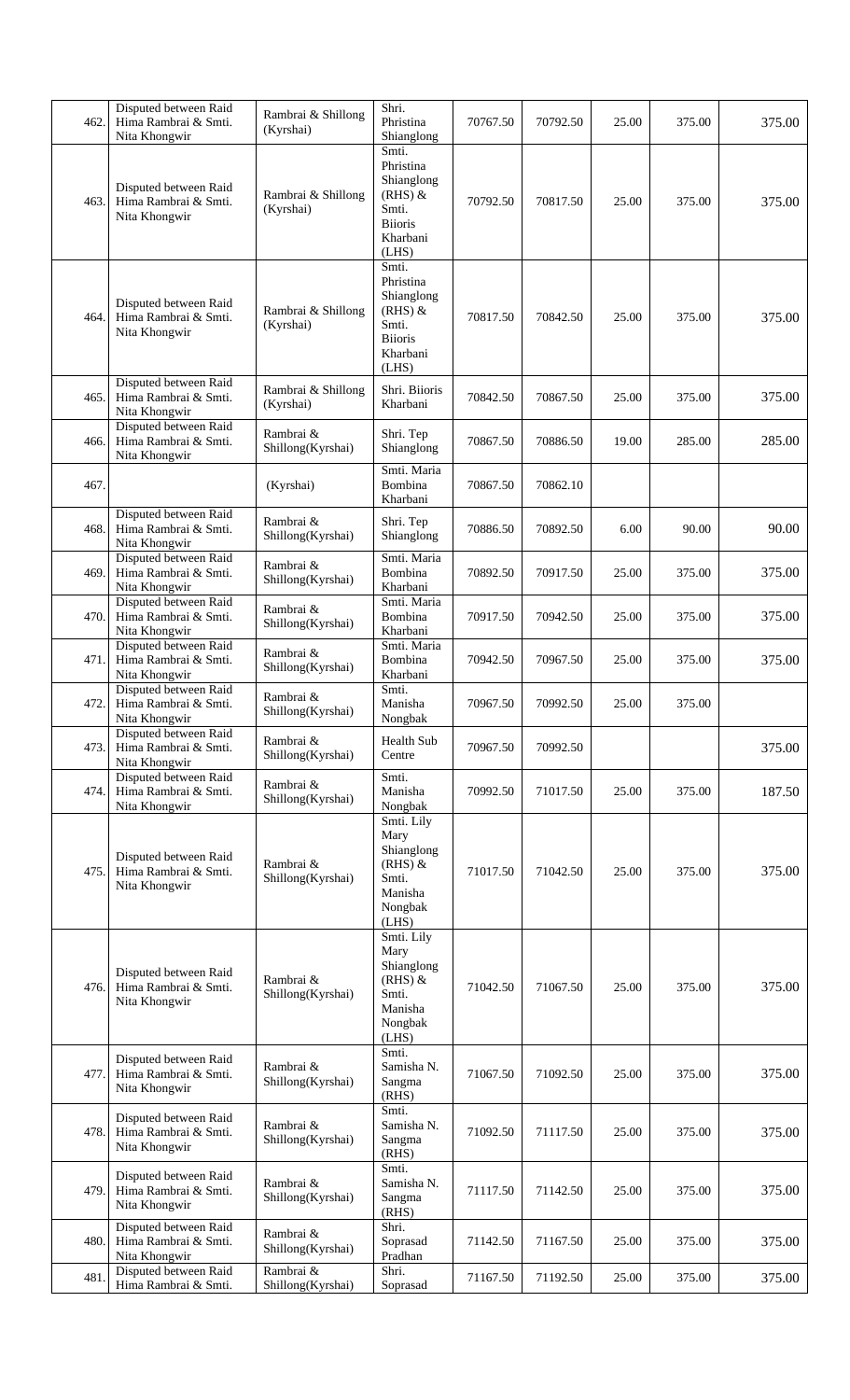|      | Nita Khongwir                                                  |                                   | Pradhan<br>$(RHS)$ &                                                              |          |          |       |        |        |
|------|----------------------------------------------------------------|-----------------------------------|-----------------------------------------------------------------------------------|----------|----------|-------|--------|--------|
|      |                                                                |                                   | Merily<br>Sohshang                                                                |          |          |       |        |        |
|      |                                                                |                                   | (LHS)<br>Smti. Sweet                                                              |          |          |       |        |        |
| 482. | Disputed between Raid<br>Hima Rambrai & Smti.<br>Nita Khongwir | Rambrai &<br>Shillong(Kyrshai)    | Memorial<br>Riangtem<br>$(RHS)$ &<br>Smti.<br>Synjita<br>Sohshang<br>(LHS)        | 71192.50 | 71217.50 | 25.00 | 375.00 | 375.00 |
| 483. | Disputed between Raid<br>Hima Rambrai & Smti.<br>Nita Khongwir | Rambrai &<br>Shillong(Kyrshai)    | Smti.<br>Synjita<br>Sohshang<br>(LHS)                                             | 71217.50 | 71256.50 | 39.00 | 585.00 | 585.00 |
| 484. | Disputed between Raid<br>Hima Rambrai & Smti.<br>Nita Khongwir | Rambrai &<br>Shillong(Kyrshai)    | Smti.<br>Sharmila<br>Shangrit<br>(LHS)                                            | 71256.50 | 71267.50 | 11.00 | 148.50 | 181.50 |
| 485. | Disputed between Raid<br>Hima Rambrai & Smti.<br>Nita Khongwir | Rambrai &<br>Shillong(Kyrshai)    | Smti.<br>Sharmila<br>Shangrit<br>(LHS)                                            | 71267.50 | 71292.50 | 25.00 | 300.00 | 450.00 |
| 486. | Disputed between Raid<br>Hima Rambrai & Smti.<br>Nita Khongwir | Rambrai &<br>Shillong(Kyrshai)    | Smti.<br>Sharmila<br>Shangrit<br>(LHS)                                            | 71292.50 | 71317.50 | 25.00 | 300.00 | 450.00 |
| 487. | Disputed between Raid<br>Hima Rambrai & Smti.<br>Nita Khongwir | Rambrai &<br>Shillong(Kyrshai)    | Smti.<br>Pobita<br>Pathaw &<br>Shri. Bunu<br>Pathaw<br>(LHS)                      | 71317.50 | 71342.50 | 25.00 | 300.00 | 450.00 |
| 488. | Disputed between Raid<br>Hima Rambrai & Smti.<br>Nita Khongwir | Rambrai &<br>Shillong(Kyrshai)    | Shri. Bunu<br>Pathaw<br>(LHS)                                                     | 71342.50 | 71367.50 | 25.00 | 300.00 | 450.00 |
| 489. | Disputed between Raid<br>Hima Rambrai & Smti.<br>Nita Khongwir | Rambrai &<br>Shillong(Kyrshai)    | Kyrshai<br>Village                                                                | 71367.50 | 71417.50 | 50.00 | 600.00 | 900.00 |
| 490. | Disputed between Raid<br>Hima Rambrai & Smti.<br>Nita Khongwir | Rambrai $\&$<br>Shillong(Kyrshai) | Smti<br>Senghi<br>Marak<br>(RHS)                                                  | 71417.50 | 71442.50 | 25.00 | 300.00 | 450.00 |
| 491. | Disputed between Raid<br>Hima Rambrai & Smti.<br>Nita Khongwir | Rambrai & Shillong<br>(Mawkohmah) | Smti.<br>Antihun<br>Marbaniang                                                    | 71442.50 | 71467.50 | 25.00 | 300.00 |        |
| 492. | Disputed between Raid<br>Hima Rambrai & Smti.<br>Nita Khongwir | Rambrai & Shillong                |                                                                                   | 71442.50 | 71467.50 |       |        | 450.00 |
| 493. | Disputed between Raid<br>Hima Rambrai & Smti.<br>Nita Khongwir | Rambrai & Shillong<br>(Mawkohmah) | Smti.Antihu<br>n<br>Marbaniang                                                    | 71467.50 | 71488.50 | 21.00 | 252.00 |        |
| 494. | Disputed between Raid<br>Hima Rambrai & Smti.<br>Nita Khongwir | Rambrai & Shillong                |                                                                                   | 71467.50 | 71488.50 |       |        | 378.00 |
| 495. | Disputed between Raid<br>Hima Rambrai & Smti.<br>Nita Khongwir | Rambrai &<br>Shillong(Kyrshai)    | Smti.<br>Pobita<br>Pathaw<br>$(RHS)$ &<br>Shri. Sloris<br>Sohshang<br>(LHS)       | 71488.50 | 71492.50 | 4.00  | 48.00  | 72.00  |
| 496. | Disputed between Raid<br>Hima Rambrai & Smti.<br>Nita Khongwir | Rambrai &<br>Shillong(Kyrshai)    | Smti.<br>Plistina<br>Sohshang<br>$(RHS)$ &<br>L.P.School<br>Kyrshai<br>(LHS)      | 71492.50 | 71517.50 | 25.00 | 300.00 | 450.00 |
| 497. | Disputed between Raid<br>Hima Rambrai & Smti.<br>Nita Khongwir | Rambrai &<br>Shillong(Kyrshai)    | Smti.<br>Angelina<br>Sohshang<br>$(RHS)$ &<br>Smti.<br>Bontina<br>Nongum<br>(LHS) | 71517.50 | 71542.50 | 25.00 | 300.00 | 450.00 |
| 498. | Disputed between Raid<br>Hima Rambrai & Smti.<br>Nita Khongwir | Rambrai &<br>Shillong(Kyrshai)    | Kyrshai<br>Village                                                                | 71542.50 | 71567.50 | 25.00 | 337.50 | 412.50 |